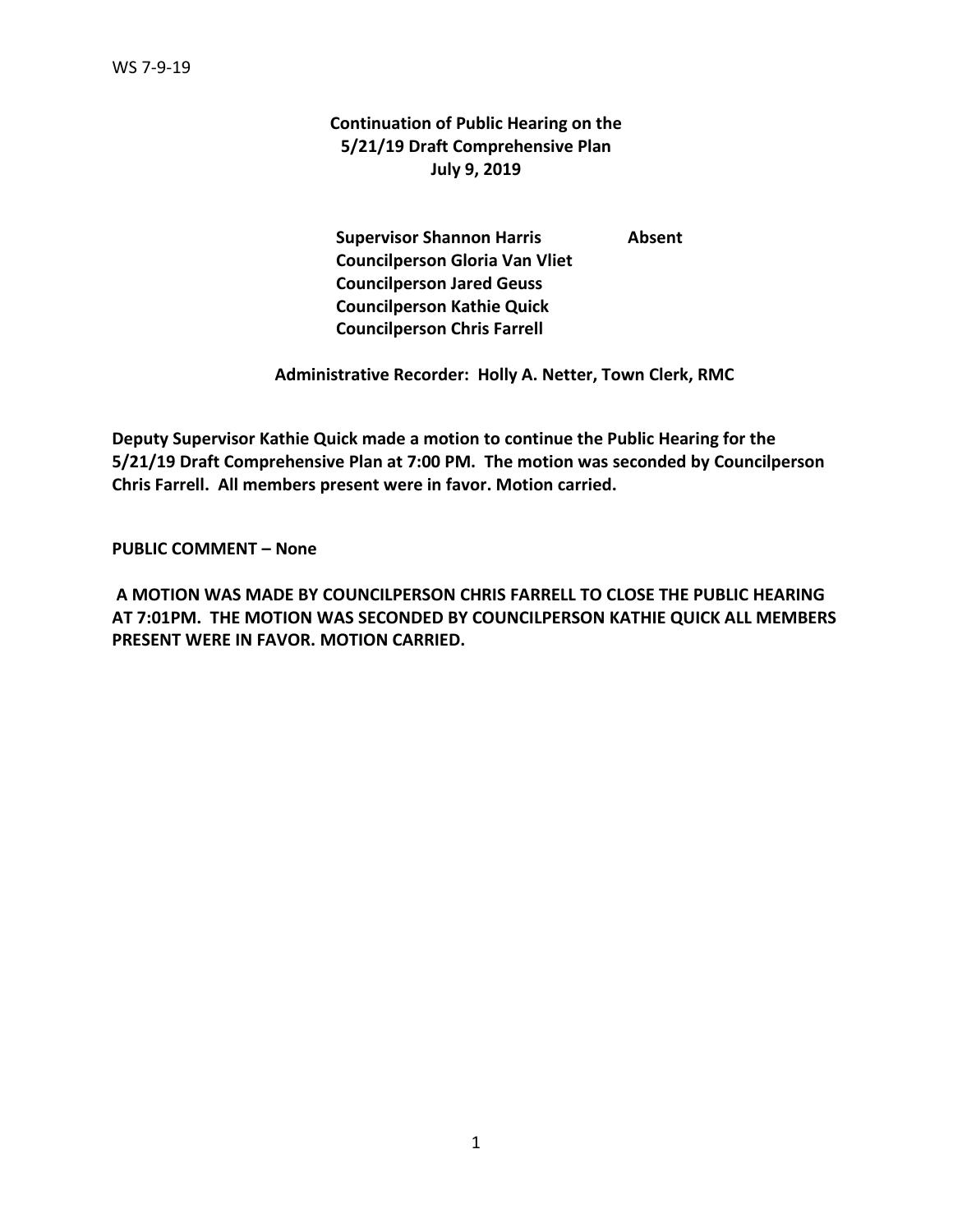## **TOWN BOARD WORKSHOP MEETING July 9, 2019**

A regularly scheduled Town Board Workshop Meeting was held on Tuesday, July 9, 2019 in the Town Hall, 284 Broadway, Ulster Park, NY with the following persons in attendance:

> **Supervisor Shannon Harris Absent Councilperson Gloria Van Vliet Councilperson Jared Geuss Councilperson Kathie Quick Councilperson Chris Farrell**

 **Administrative Recorder: Holly A. Netter, Town Clerk, RMC**

# **A MOTION WAS MADE BY COUNCILPERSON KATHIE QUICK TO OPEN THE REGULARLY SCHEDULED MEETING AT 7:01 PM. THE MOTION WAS SECONDED BY COUNCILPERSON CHRIS FARRELL. ALL MEMBERS PRESENT WERE IN FAVOR. MOTION CARRIED.**

## **PUBLIC COMMENT**

**Stephanie Osterhoudt** voiced her concerns of the current condition of the Pleasant View Cemetery. The cemetery had been previously turned over to the town and is overgrown. There are also holes that need to be filled in which have caused some stones to fall over. Animals may be the cause of the holes.

This matter will be brought to Dan Vedder's attention. Councilperson Chris Farrell suggested using the individuals from the community services program that help the town once a month. He also said the work crew has a stand behind weed wacker that may be helpful. If Dan can get a load of dirt down to the area, the workers can fill in the holes. Everyone realized Dan is short staffed and the holes may need to be addressed in the fall.

**George Post** also commented that he would like to be notified when it was cut because the American Legion would see that the veterans had flags on their graves. This past Memorial Day the grass was too high for them to get back to distribute the flags.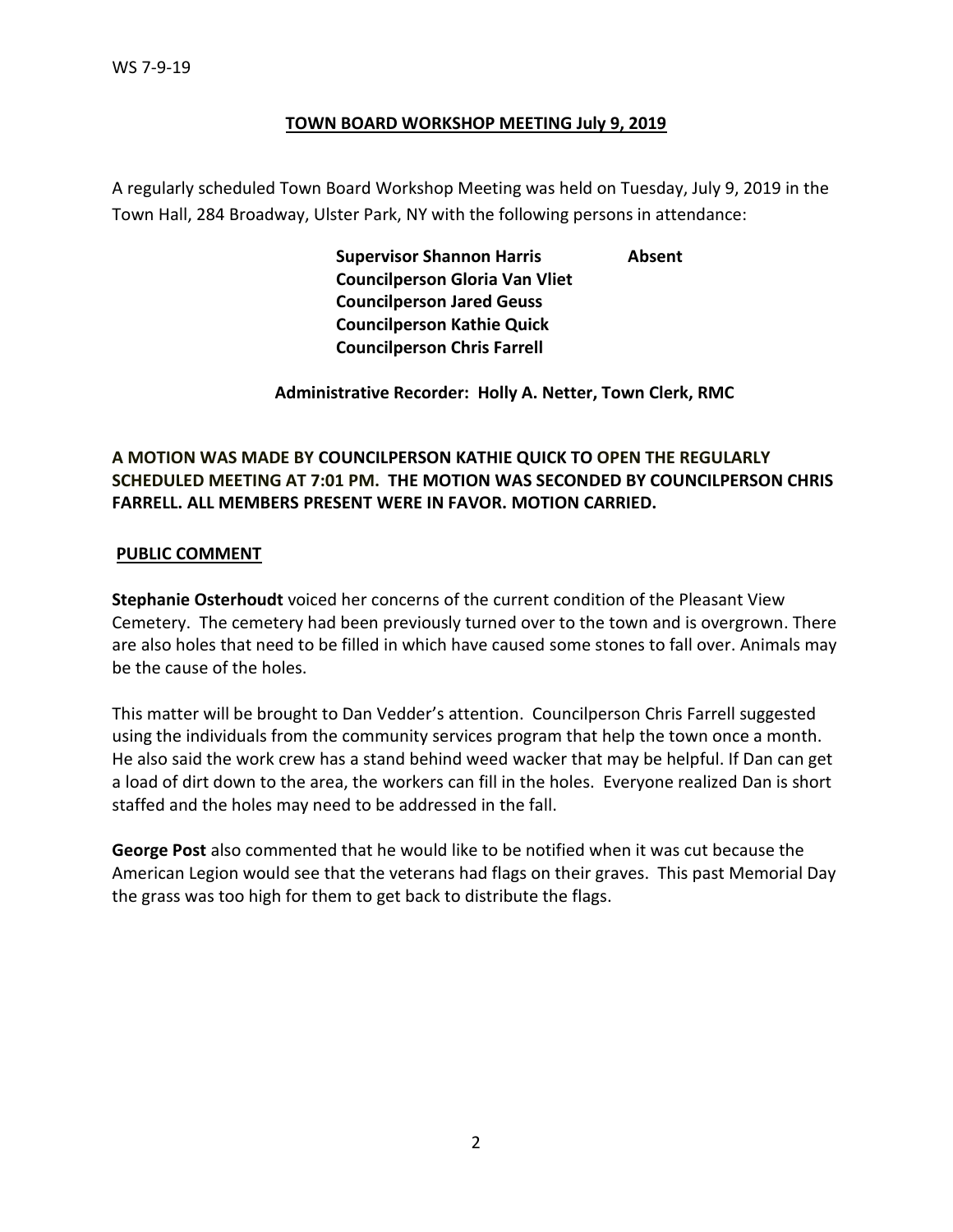# **RESOLUTION ADOPTING A NEGATIVE DECLARATION UNDER THE STATE ENVIRONMENTAL QUALITY REVIEW ACT ("SEQRA") FOR THE ADOPTION OF THE TOWN OF ESOPUS COMPREHENSIVE PLAN 2019**

**WHEREAS,** a Comprehensive Plan is a statutorily recognized document under Town Law §272-a for the immediate and long-range protection, enhancement, growth and development in a Town; and

**WHEREAS,** the Town of Esopus Town Board identified the need to review and update their existing 1994 Comprehensive Plan to properly plan for growth and development in Town; and

**WHEREAS,** the Town Board assigned the task of reviewing and updating the 1994 Plan to the Town of Esopus Comprehensive Plan Committee (CPC); and

**WHEREAS,** the CPC conducted a detailed planning process to update the 1994 Comprehensive Plan which included a full inventory and analysis of the Town's waterfront, natural and environmental, economic, housing, demographic, cultural, and historic resources, along with soliciting input from the community via two surveys, open house events, workshops, and stakeholder meetings; and

**WHEREAS,** the CPC prepared a draft Comprehensive Plan dated January 31, 2019, which included three (3) Appendices, and conducted a public hearing on March 6, 2019, pursuant to Town Law §272-a and accepted public and agency comments over a 30-day public comment period; and

**WHEREAS,** subsequent to the March 6, 2019 public hearing and 30-day public comment period, and at the request of the Hamlets of Rifton and Esopus, the CPC conducted a public meeting on April 8, 2019 in the Hamlet of Rifton and a public meeting on April 24, 2019 in the Hamlet of Esopus for the purposes of obtaining additional hamlet-specific input on the January 31, 2019 Comprehensive Plan; and

**WHEREAS,** the CPC revised the draft Comprehensive Plan based on public and agency comments and submitted the revised Comprehensive Plan dated May 21, 2019, officially referred to as the Town of Esopus Comprehensive Plan 2019 (the "2019 Plan") to the Town Board on May 31, 2019 for their consideration; and

**WHEREAS,** the Town Board received the 2019 Plan, and on June 4, 2019 scheduled a public hearing for June 18, 2019 and made said Plan available for public review at the Town Hall, on the Town of Esopus Website and at the Esopus Public Library; and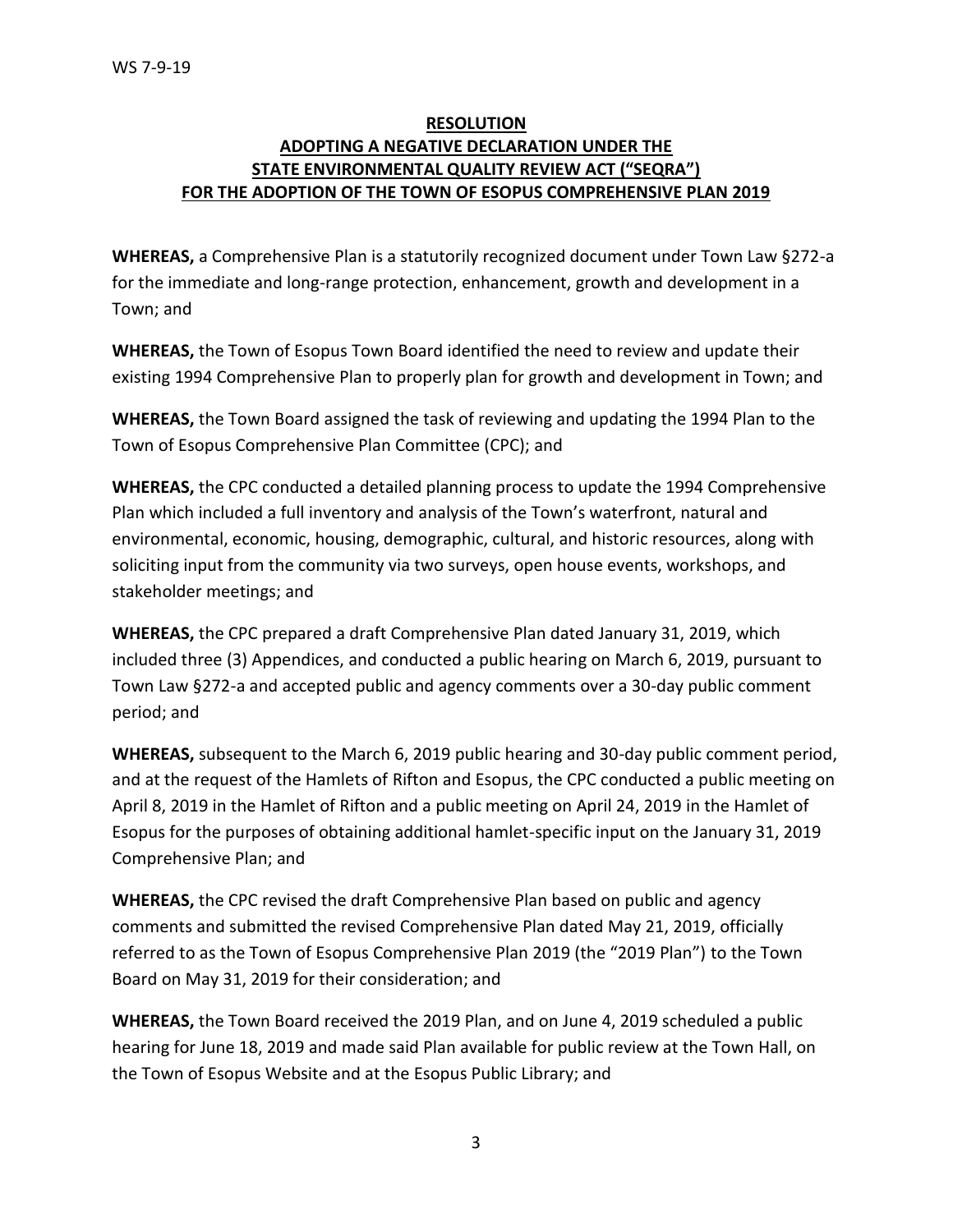**WHEREAS,** the Town Board held a properly noticed public hearing on June 18, 2019, pursuant to Town Law §272-a, during which it was announced that Land Use Recommendations #11 through #46 in the Implementation Matrix were inadvertently omitted from the May 21, 2019 Draft and therefore decided to hold the public hearing open through July 9, 2019 to ensure the public and Town Board had the complete 2019 Plan for review; and

**WHEREAS,** a corrected version of the 2019 Plan was provided to the Town Board and made available to the public in the aforementioned locations on June 18, 2019; and

**WHEREAS,** the Town Board continued the public hearing on July 9, 2019 to accept comments on the corrected 2019 Plan, after which the Town Board closed said public hearing; and

**WHEREAS,** on June 4, 2019, the Town Board declared itself as Lead Agency for the purposes of adopting the 2019 Plan (the "Proposed Action") pursuant to the New York State Environmental Quality Review Act (SEQRA) 6 NYCRR Part 617.4; and

**WHEREAS,** on June 4, 2019, the Town Board, acting as the Lead Agency confirmed the Proposed Action as a Type I Action, pursuant to SEQRA; and

**WHEREAS,** the Town Board has reviewed Parts 1, 2 and 3 of the Full Environmental Assessment Form (FEAF), and discussed and set forth the following:

- 1. The 2019 Plan is a guidance document for future decision making and makes recommendations on ways the Town can maintain its environment which includes waterfront, recreational, historic, agricultural, sensitive environmental and cultural areas, it's rural hamlet and small-town character, open spaces, clean water, clean air, and related natural resources while allowing for future growth and development consistent with the Town's environmental setting. The 2019 Plan establishes that these features are primary components of the community and a critical part of the environment in the Town of Esopus.
- 2. The adoption of the 2019 Plan will positively assist the Town of Esopus and will not result in adverse impacts. The 2019 Plan will aid the Town in reaching goals of maintaining its open space, rural, scenic, natural and protected landscapes and resources, and protecting the environment through a variety of programs, projects, capital improvements, future studies and updating or establishment of new land use policies and regulations.
- 3. The 2019 Plan recognizes the need to protect natural resources, features and sensitive environmental areas and establishes recommendations to protect those features.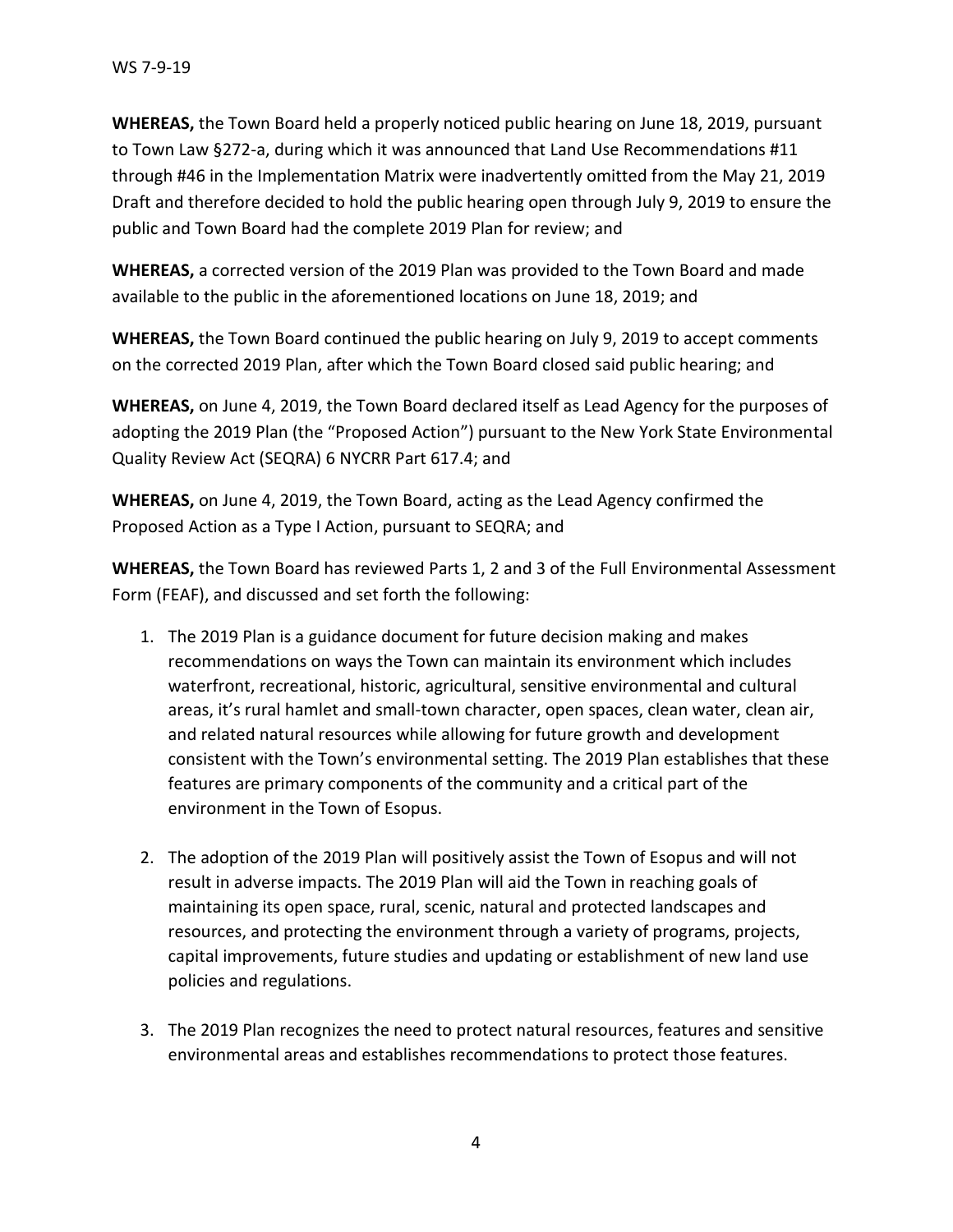- 4. The 2019 Plan includes an inventory of natural and environmental resources and recommends future actions to protect those resources.
- 5. The 2019 Plan was developed with significant public input throughout the process.
- 6. The intent of the 2019 Plan is to promote the safety, health, and well-being of the residents of the Town, and to protect and enhance the Town's natural environment and character while simultaneously promoting growth and economic development.
- 7. The 2019 Plan promotes renewable and efficient use of energy.
- 8. It is recognized that growth will continue to influence the environment in the Town, but the 2019 Plan is oriented to help manage development in a manner which reduces impacts to the environment. The Town finds that the 2019 Plan offers mechanisms to reduce environmental impacts compared to conditions that would occur if no plan was adopted.

**NOW THEREFORE BE IT RESOLVED,** that the Town of Esopus Town Board, acting as Lead Agency, hereby declares that the Town of Esopus Comprehensive Plan 2019, described herein will not have any significant adverse environmental impacts, and that an environmental impact statement will not be required; and

**BE IT FURTHER RESOLVED,** that the Town Board hereby authorizes filing of a negative declaration (FEAF Part 3, attached hereto) and a notice in the Environmental Notice Bulletin, according to SEQRA 6 NYCRR Part 617.

| <b>OFFERED BY:</b>  | <b>Councilperson Jared Geuss</b>  |
|---------------------|-----------------------------------|
| <b>SECONDED BY:</b> | <b>Councilperson Kathie Quick</b> |
|                     |                                   |

| <b>Councilperson Gloria Van Vliet</b> | <b>AYE</b>    |
|---------------------------------------|---------------|
| <b>Councilperson Jared Geuss</b>      | <b>AYE</b>    |
| <b>Councilperson Kathie Quick</b>     | <b>AYE</b>    |
| <b>Councilperson Chris Farrell</b>    | <b>AYE</b>    |
| <b>Supervisor Shannon Harris</b>      | <b>ABSENT</b> |

## **ALL TOWN BOARD MEMBERS PRESENT VOTED IN FAVOR. MOTION CARRIED.**

## **2019 Comprehensive Plan – Matt Rogers Laberge**

Councilperson Kathy Quick said the Town Board received a letter from the Town of Esopus Planning Board dated June 26, 2019, requesting a revision to Recommendation LU – 45 and the addition of two new recommendations related to updating Chapter 123 Zoning, of the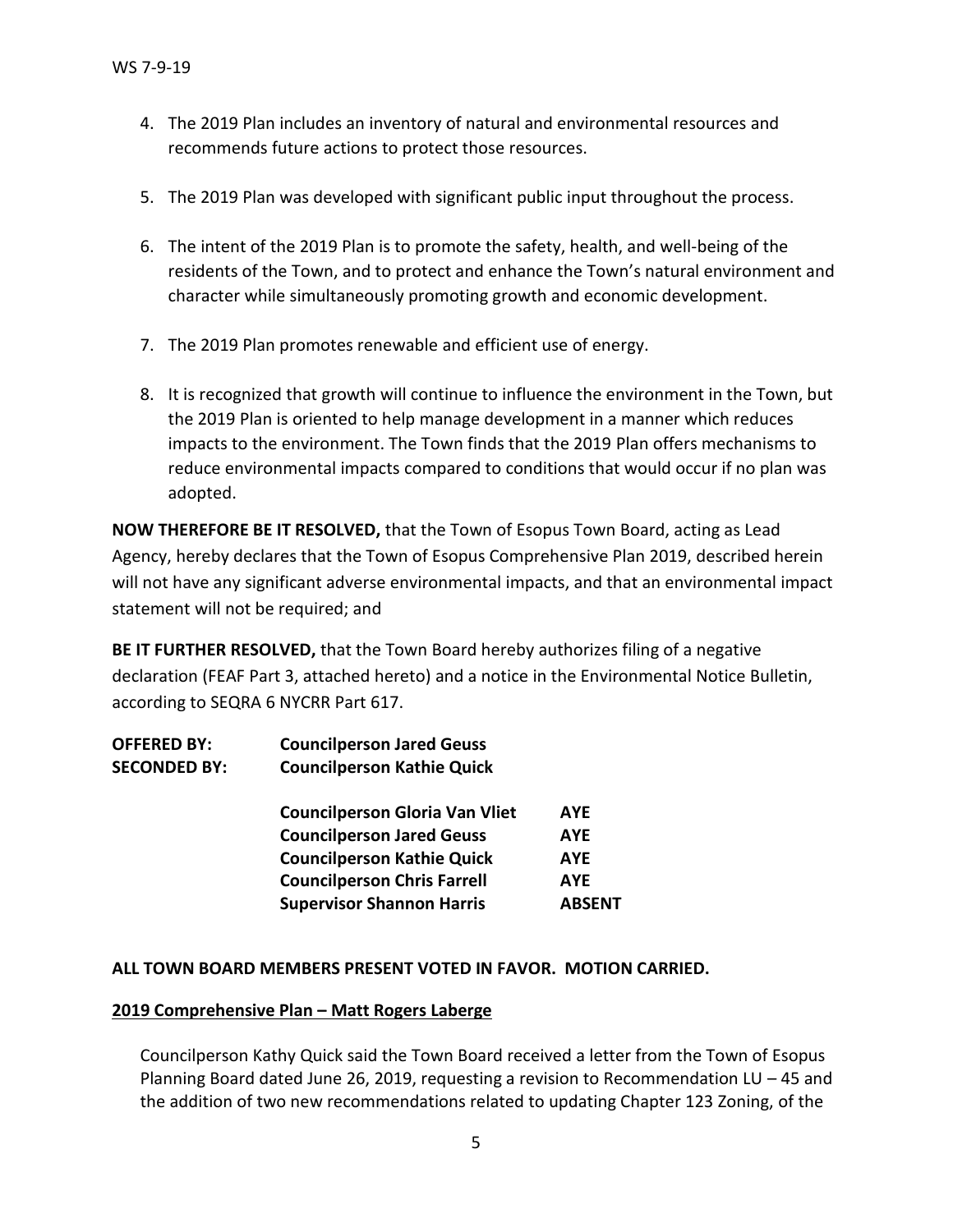Town Code. The Town Board appreciates the Planning Board's contribution to the preparation of the Comprehensive Plan and these most recent suggested edits.

Upon review of the June 26, 2019 Planning Board letter, it was determined that the suggested revision to LU-45 changes the Town Board's desired intent of the recommendation which is to seek land use regulation updates that support the Comprehensive Plan's desired vision for community character and economic development, therefore, LU -45 will remain as currently written .

The two new recommendations proposed by the Planning Board relate to updating Chapter 123 Zoning: *Attachment 1 – Schedule of Permitted Uses* and ensuring the resulting updated Town land use regulations can be easily administered to reflect best practices and implement the Town's vision, goals and objectives. The Town Board considers the Comprehensive Plan's Future Land Use and Regulatory Authority Recommendations as sufficient and adequately addresses these two recommendations. In addition, the Town Board acknowledges that the imminent update to the Town's land use regulations will involve a full review and update of the Schedule of Permitted Uses and definitions and that the revised regulations will be clear and concise and will assist in implementing the Town's vision, goals and objectives. It is therefore not necessary to revise the 2019 Plan further.

## **RESOLUTION**

# **ADOPTION OF THE TOWN OF ESOPUS COMPREHENSIVE PLAN 2019**

## **July 9, 2019**

**WHEREAS,** a Comprehensive Plan is a statutorily recognized document under Town Law §272-a for the immediate and long-range protection, enhancement, growth and development in a Town; and

**WHEREAS,** the Town of Esopus Town Board identified the need to review and update their existing 1994 Comprehensive Plan to properly plan for growth and development in Town; and

**WHEREAS,** the Town Board assigned the task of reviewing and updating the 1994 Plan to the Town of Esopus Comprehensive Plan Committee (CPC); and

**WHEREAS,** the CPC conducted a detailed planning process to update the 1994 Comprehensive Plan which included a full inventory and analysis of the Town's waterfront, natural and environmental, economic, housing, demographic, cultural, and historic resources, along with soliciting input from the community via two surveys, open house events, workshops, and stakeholder meetings; and

**WHEREAS,** the CPC prepared a draft Comprehensive Plan dated January 31, 2019, which included three (3) Appendices, and conducted a public hearing on March 6, 2019, pursuant to Town Law §272-a and accepted public and agency comments over a 30-day public comment period; and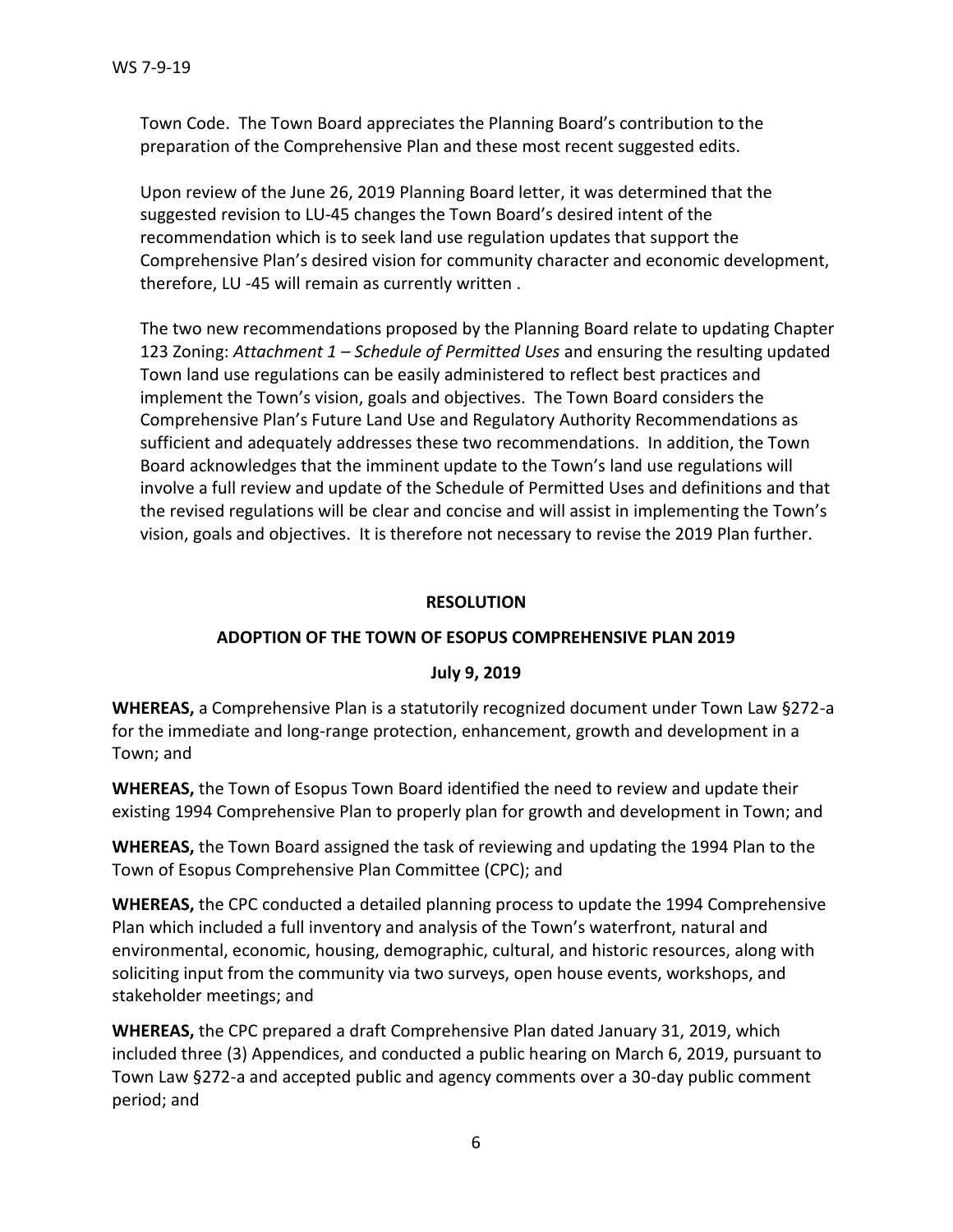**WHEREAS,** subsequent to the March 6, 2019 public hearing and 30-day public comment period, and at the request of the Hamlets of Rifton and Esopus, the CPC conducted a public meeting on April 8, 2019 in the Hamlet of Rifton and a public meeting on April 24, 2019 in the Hamlet of Esopus for the purposes of obtaining additional hamlet-specific input on the January 31, 2019 Comprehensive Plan; and

**WHEREAS,** the January 31, 2019 Draft Plan was submitted to the UCPB pursuant to applicable standards of New York State General Municipal Law §239-m, based on which, the UCPB issued an April 3, 2019 letter (made part of this Resolution by reference) which included Advisory Comments recommending the Town consider a site specific/form-based approach to set a vision for key sites with development potential and encouraged the Town to utilize the Ulster County Community Design Manual when preparing design standards/guidelines; and

**WHEREAS,** the UCPB's April 3, 2019 letter also included one (1) Required Modification that the Town include a recommendation to prepare an open space plan for the purposes of protecting the Town's interconnected open spaces, key habitat areas and migratory corridors; and

**WHEREAS,** the CPC revised the January 31, 2019 Plan incorporating UCPB's Required Modification and CPC-approved public and agency comments received during the 30-day comment period and from the Hamlet of Rifton and Esopus meetings; and

**WHEREAS,** the CPC submitted the revised Comprehensive Plan dated May 21, 2019, officially referred to as the Town of Esopus Comprehensive Plan 2019 (the "2019 Plan") to the Town Board on May 31, 2019 for their consideration; and

**WHEREAS,** the Town Board submitted the 2019 Plan to the UCPB for a second review;

**WHEREAS,** the UCPB completed their review of the 2019 Plan and issued a letter to the Town Board dated June 5, 2019 (made part of this Resolution by reference) which included the two (2) Advisory Comments identified in their April 3, 2019 letter along with three (3) additional Advisory Comments related to nonconforming uses, allowable uses and a suggestion to increase the efficiency of local project reviews through the use of gateway meetings which bring together key players early in the project review process; and

**WHEREAS,** through this Resolution, the Town Board acknowledges UCPB's Advisory Comments provided in both the April 3 and June 5, 2019 letters and will take them into consideration during a subsequent update of the Town of Esopus land use regulations; and

**WHEREAS,** on June 4, 2019 the Town Board scheduled a public hearing for June 18, 2019 and made the 2019 Plan available for public review at the Town Hall, on the Town of Esopus Website and at the Esopus Public Library; and

**WHEREAS,** the Town Board held a properly noticed public hearing on June 18, 2019, pursuant to Town Law §272-a, during which it was announced that Land Use Recommendations #11 through #46 in the Implementation Matrix were inadvertently omitted from the May 21, 2019 Draft and therefore decided to hold the public hearing open through July 9, 2019 to ensure the public and Town Board had the complete 2019 Plan for review; and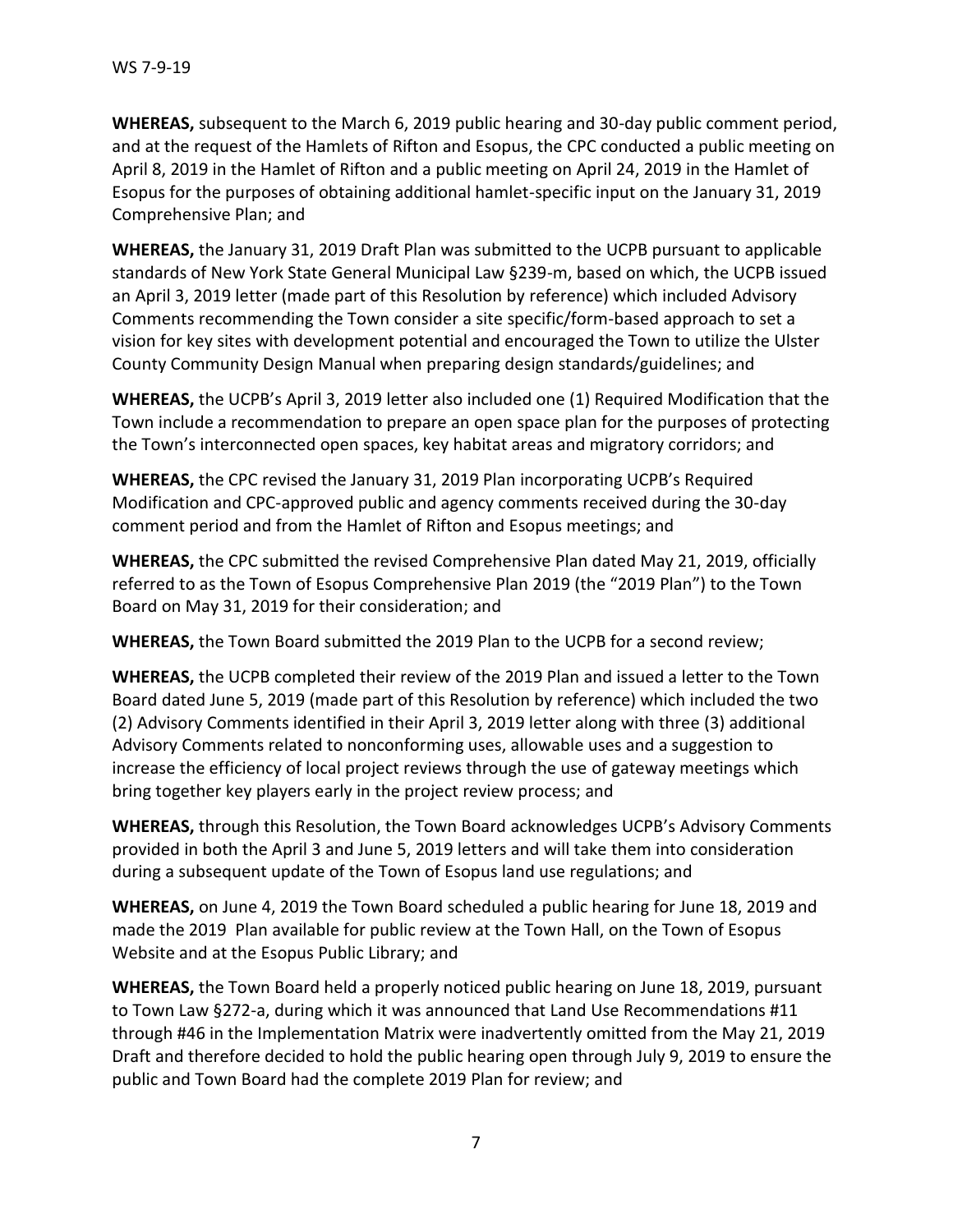**WHEREAS,** a corrected version of the 2019 Plan was provided to the Town Board and made available to the public in the aforementioned locations on June 18, 2019; and

**WHEREAS,** the Town Board continued the public hearing on July 9, 2019 to accept comments on the corrected 2019 Plan, after which the Town Board closed said public hearing; and

**WHEREAS,** on July 9, 2019, acting as Lead Agency, the Town Board determined that the 2019 Plan described herein will not have adverse environmental impacts, and determined that an environmental impact statement will not be required through the issuance of a Negative Declaration, pursuant to 6 NYCRR Part 617 (made part of this resolution by reference); and

**WHEREAS,** the Town Board received a letter from the Town of Esopus Planning Board dated June 26, 2019 requesting a revision to Recommendation LU-45 and the addition of two recommendations related to updating Chapter 123 Zoning, of the Town Code; and

**WHEREAS,** upon review of the June 26, 2019 Planning Board letter, the Town Board has determined that the recommended revision and the two new recommendations will be taken into consideration during the Town's zoning update process and it is not necessary to revise the 2019 Plan; and

**WHEREAS,** upon review of the 2019 Plan, the Town Board seeks to make a non-material revision to Recommendations ED-7 and LU-9, incorporating references to the former Kosco Oil site, a suspected brownfield site, and State Superfund Site Hercules Powder Co./Dyno-Nobel, and said revision are substantially the same as the prior version of the 2019 Plan; and

**WHEREAS,** upon due deliberation and taking into consideration all public and agency comments, the Town Board intends to adopt the Town of Esopus Comprehensive Plan 2019, as revised, complete with three (3) Appendices, dated May 21, 2019.

# **NOW THEREFORE, BE IT RESOLVED AS FOLLOWS BY THE TOWN BOARD OF THE TOWN OF ESOPUS, ULSTER COUNTY, NEW YORK:**

That the Town Board hereby determines that the Town of Esopus Comprehensive Plan 2019 and three (3) Appendices dated May 21, 2019, are hereby adopted as the Town of Esopus Comprehensive Plan 2019; and

That the Town Board shall file a final copy of the Town of Esopus Comprehensive Plan 2019 with the Town of Esopus Town Clerk and with the UCPB as required in Town Law §272-a; and

That the Town Board shall cause a full copy of the adopted Comprehensive Plan including all associated documents and maps included in the Appendices be placed an maintained to be accessible on the Town website

**OFFERED BY: CouncilpersonJared Geuss SECONDED BY: Councilperson Chris Farrell**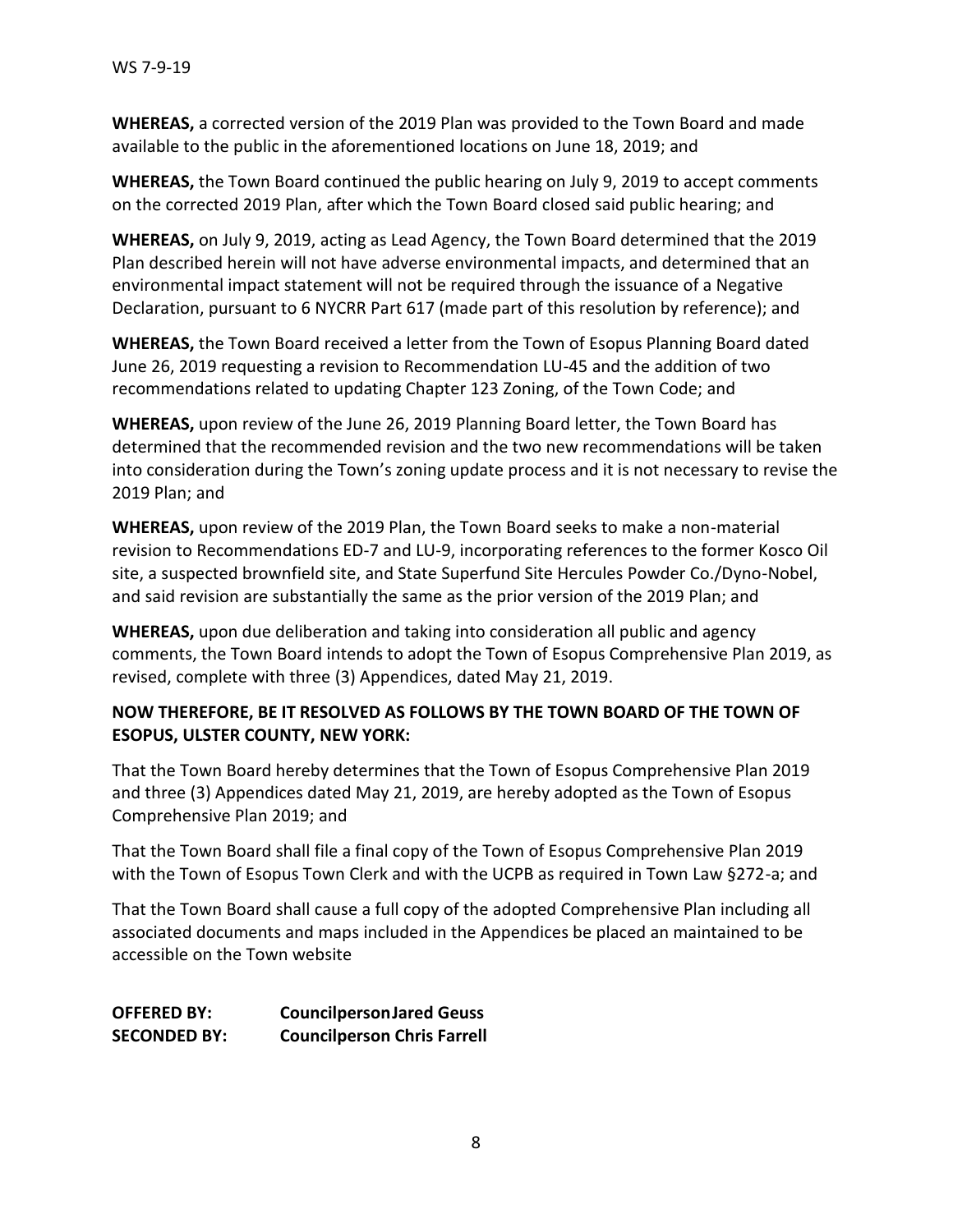| <b>Councilperson Gloria Van Vliet</b> | <b>AYE</b>    |
|---------------------------------------|---------------|
| <b>Councilperson Jared Geuss</b>      | <b>AYE</b>    |
| <b>Councilperson Kathie Quick</b>     | <b>AYE</b>    |
| <b>Councilperson Chris Farrell</b>    | <b>AYE</b>    |
| <b>Supervisor Shannon Harris</b>      | <b>ABSENT</b> |

#### **ALL TOWN BOARD MEMBERS PRESENT VOTED IN FAVOR. MOTION CARRIED.**

Thanks and praise was given to Councilperson Geuss, Supervisor Harris and everyone who worked so hard on this monumental task.

## **ZONING UPDATE COMPREHENSIVE PLAN**

**A MOTION WAS MADE BY COUNCILPERSON KATHIE QUICK TO APPROVE SIGNING ADDENDUM NO. 2019-05 WITH LABERGE GROUP TO BE THE PRIMARY ADVISER FOR THE LAND USE REGULATIONS UPDATE FOLLOWING THE ADOPTION OF THE COMPREHENSIVE PLAN IN THE AMOUNT OF \$40,000. THE MOTION WAS SECONDED BY COUNCILPERSON JARED GEUSS. ALL MEMBERS PRESENT WERE IN FAVOR.MOTION CARRIED.**

\*\* A committee of 8-12 people will need to be selected for the zoning and land use update. There will also be many public meetings regarding this.

## **BARD COLLEGE TO DEVELOP NATURAL RESOURCE INVENTORY FOR TOWN OF ESOPUS**

Bard College is looking for approval to sign a Letter of Support for a Natural Resource Inventory for Esopus; a town-wide GIS-based natural resource inventory and resource map. The proposed work would be completed by Bard College students under the guidance of Bard instructor Susan Winchell-Sweeney. The project was recommended to Bard by the DEC and would only move forward if fully funded by the DEC Hudson River Estuary grant program.

**A MOTION WAS MADE BY COUNCILPERSON KATHIE QUICK TO APPROVE THE SIGNING OF THE LETTER OF SUPPORT FOR THE NATURAL RESOURCE INVENTORY FOR ESOPUS. THE MOTION WAS SECONDED BY COUNCILPERSON GLORIA VAN VLIET. ALL MEMBERS PRESENT WERE IN FAVOR. MOTION CARRIED.**

# **CFA GRANT APPLICATION FOR STORMWATER DRAINAGE FUNDING – DAN VALENTINE, TIGHE & BOND**

**A MOTION WAS MADE BY COUNCILPERSON KATHIE QUICK TO APPROVE TIGHE AND BOND PREPARING THE APPLICATION FOR FUNDING OF THE NYS WATER QUALITY IMPROVEMENT PROJECT (WQIP) FOR THE TOWN OF ESOPUS WATER MAPPING FINANCIAL ASSISTANCE .THE MOTION WAS SECONDED BY COUNCILPERSON CHRIS FARRELL. ALL MEMBERS PRESENT WERE IN FAVOR. MOTION CARRIED.**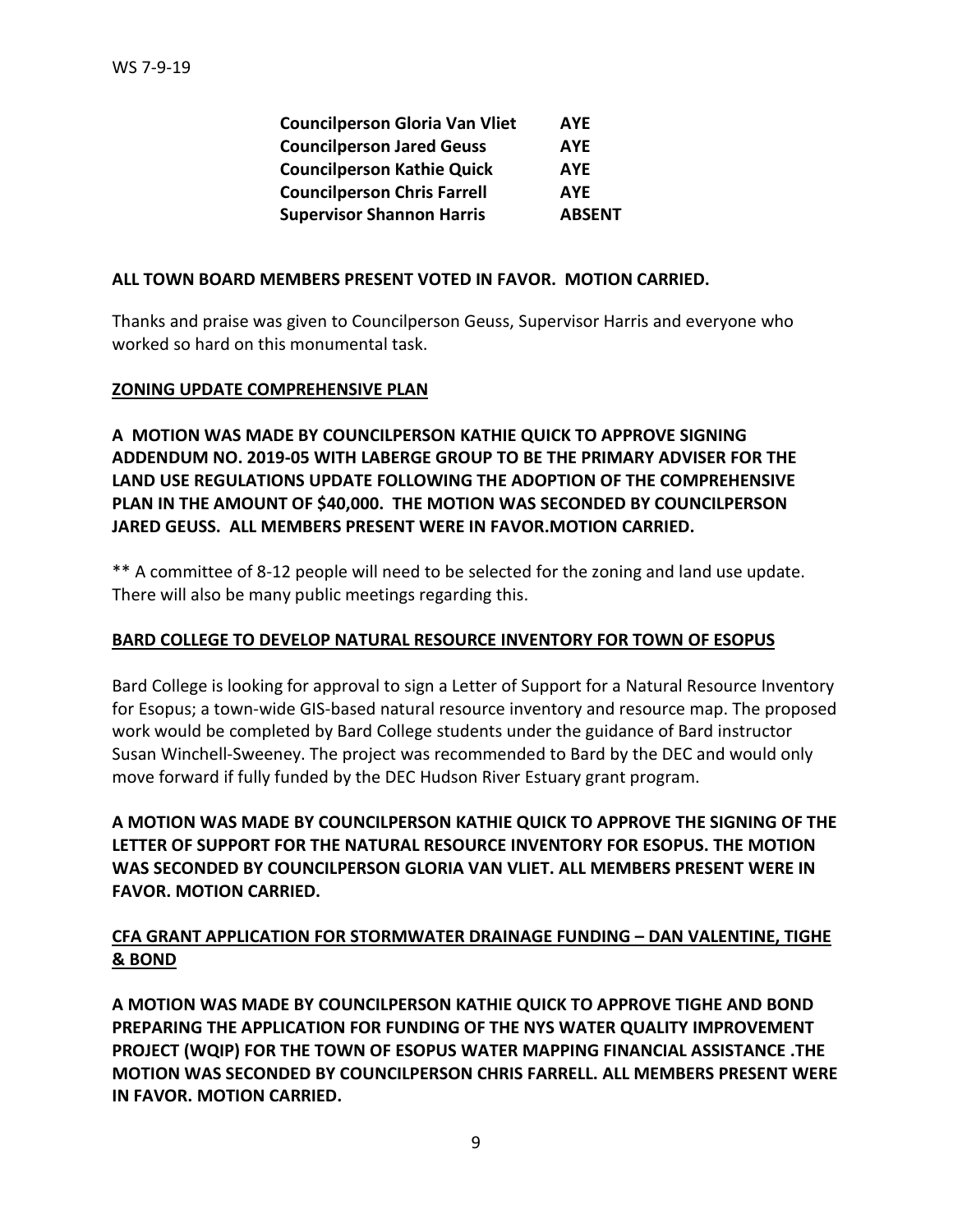## **HUDSON 7**

# **ESOPUS TOWN BOARD RESOLUTION For Hudson 7 Strategic Plan to Protect Hudson River Drinking Water**

**WHEREAS:** The Hudson River Drinking Water Intermunicipal Council (Hudson 7) represents seven municipalities that draw drinking water from the Hudson River. They are: Town of Esopus, Town of Hyde Park, Town of Lloyd, Town and City of Poughkeepsie, Town and Village of Rhinebeck.

**WHEREAS:** The Hudson 7 formed on May 31<sup>st</sup>, 2018 to join forces to protect the collective drinking water supply that serves over 100,000 people through planning, advocacy and action.

**WHEREAS:** After a year of regular monthly meetings, are ready to build on their successful Hudson 7 partnership by hiring a coordinator who can provide structural and educational support to the group, act as a liaison with source water protection planning process, and produce a strategic plan for the next five years to help to implement source water protection and infrastructure goals.

**WHEREAS:** The coordinator's work plan will be in part to: Coordinate logistics for monthly meetings, work toward drinking source water protection plan; Increase capacity of H& membership through education on key Hudson 7 issues (e.g. by organizing speakers for meetings) such as risk of spills, pollution sources in watershed, land use planning to reduce future pollution, protection of streams and wetlands; Increase capacity of H7 organization by maintaining and strengthening membership and structure; Assisting in research and outreach on timely issues; Engaging additional partners; Produce a 5-year strategic plan that integrates both source water protection priorities and drinking water protection priorities and drinking water infrastructure needs and to form basis for direct action or grant proposals.

**WHEREAS:** The grant request will be made through the Department of Environmental Conservation (DEC) Hudson River Estuary Program (HREP) in the amount of \$50,000 to pay a coordinator for two years (\$25,000 per year, approximately 10 hrs/week) as an initial investment.

**WHEREAS:** The Village of Rhinebeck has agreed to submit the grant application on behalf of the Hudson 7 with a deadline of July 10, 2019.

**NOW THEREFORE BE IT RESOLVED:** That we as representatives of the Town of Esopus in Ulster County support the "Hudson 7 Strategic Plan to Protect Hudson River Drinking Water" grant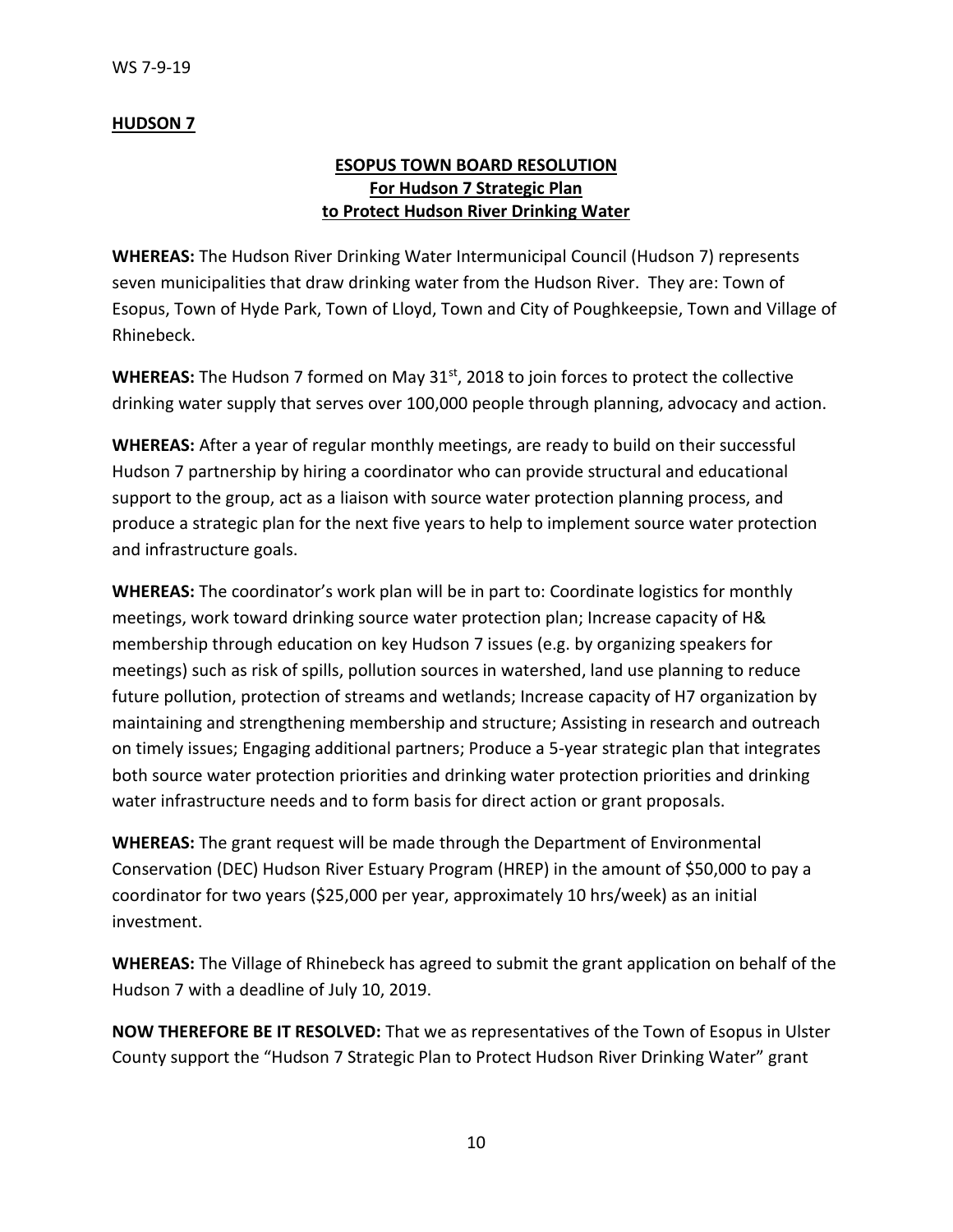application and commit at least \$550 per year (in funds or in-kind) for two years (\$1,100 total) as the local match to the grant.

| <b>OFFERED BY:</b>  | <b>Councilperson Kathie Quick</b>     |            |
|---------------------|---------------------------------------|------------|
| <b>SECONDED BY:</b> | <b>Councilperson Chris Farrell</b>    |            |
|                     | <b>Councilperson Gloria Van Vliet</b> | <b>AYE</b> |
|                     | <b>Councilperson Jared Geuss</b>      | <b>AYE</b> |
|                     | <b>Councilperson Kathie Quick</b>     | <b>AYE</b> |
|                     | <b>Councilperson Chris Farrell</b>    | <b>AYE</b> |
|                     | <b>Supervisor Shannon Harris</b>      | ABSENT     |
|                     |                                       |            |

#### **ALL TOWN BOARD MEMBERS PRESENT VOTED IN FAVOR. MOTION CARRIED.**

**A MOTION WAS MADE BY COUNCILPERSON GLORIA VAN VLIET TO APPROVE SIGNING OF LETTERS OF SUPPORT FOR THE HUDSON 7 STRATEGIC PLAN TO PROTECT THE HUDSON RIVER DRINKING WATER TO FRAN DUNWELL AND TO ANDREW PECK TO CONTINUE SUPPORT FOR THE CLIMATE SMART RESILIENCY PLANNING. THE MOTION WAS SECONDED BY CHRIS FARRELL. ALL MEMBERS PRESENT WERE IN FAVOR. MOTION CARRIED.** 

\*\*Town of Esopus will be matched equally by the six other municipalities that make up the Hudson 7 to pay for the coordinator position.

## **REFUNDING BOND RESOLUTION DATED JULY 9, 2019**

# **A RESOLUTION AUTHORIZING THE ISSUANCE OF REFUNDING BONDS OF THE TOWN OF ESOPUS, ULSTER COUNTY, NEW YORK, TO BE DESIGNATED SUBSTANTIALLY "REFUNDING (SERIAL) BONDS" AND PROVIDING FOR OTHER MATTERS IN RELATION THERETO AND THE PAYMENT OF THE BONDS TO BE REFUNDED THEREBY.**

**WHEREAS**, the Town of Esopus, Ulster County, New York (hereinafter, the "Town") has outstanding \$2,155,000 of Public Improvement (Serial) Bonds, 2006 dated October 1, 2006 originally issued in the aggregate principal amount of \$3,000,000 and maturing or matured on October 1<sup>st</sup> annually through 2036 pursuant to a bond resolution dated July 21, 2005 (the "Refunded Bonds"); and

**WHEREAS**, the Refunded Bonds carry interest rates that are higher than interest rates available in the current capital markets; and

**WHEREAS**, it is now desired to authorize the Town Supervisor, as Chief Fiscal Officer of the Town, to refund and refinance the Refunded Bonds in order to achieve lower interest rates and present value debt service savings.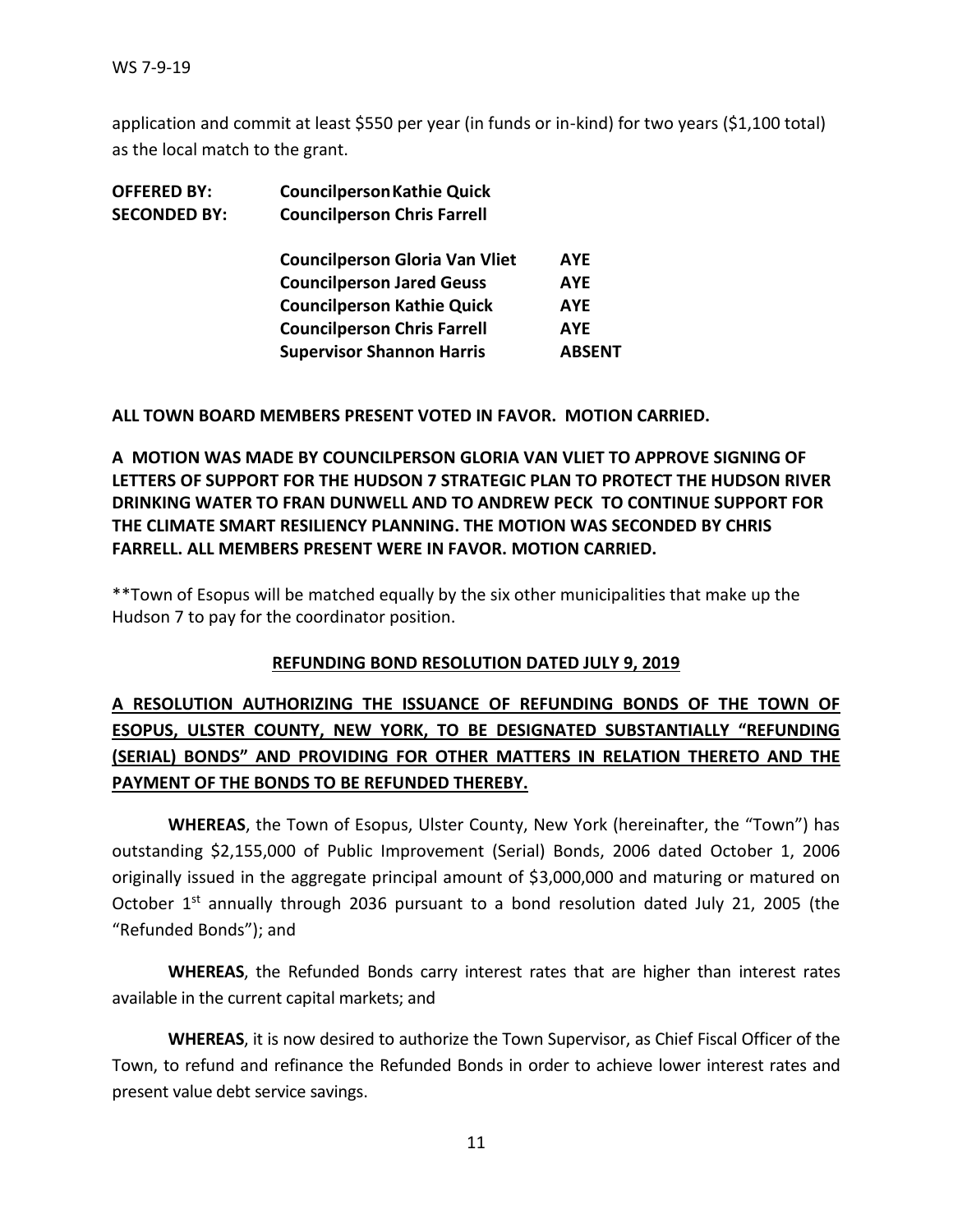**NOW, THEREFORE, BE IT RESOLVED,** by the Town Board of the Town of Esopus, Ulster County, New York, (by a favorable vote of not less than two thirds of said Board) as follows:

Section 1. As a local agency pursuant to the New York State Environmental Quality Review Act ("SEQRA"), ECL Section 8-0101, *et seq.,* and implementing regulations, 6 NYCRR Part 617 (the "Regulations"), the Town Board, having reviewed the classifications of actions contained in the Regulations, hereby determines that issuance of refunding bonds to refund the Refunded Bonds constitutes a "Type II Action" under the Regulations and is not subject to review under SEQRA.

Section 2. For the object or purpose of refunding the outstanding aggregate principal balance of the Refunded Bonds (or such portion thereof as the Chief Fiscal Officer shall determine to be in the best interests of the Town), including providing moneys which, together with the interest earned from the investment of certain of the proceeds of the refunding bonds herein authorized, shall be sufficient to pay (i) the principal amount of the Refunded Bonds, (ii) the aggregate amount of unmatured interest payable on the Refunded Bonds to and including the date on which the Refunded Bonds which are callable are to be called prior to their respective maturities in accordance with the refunding financial plan, as hereinafter defined, (iii) the costs and expenses incidental to the issuance of the refunding bonds herein authorized, including without limitation, the development of the Refunding Financial Plan, as hereinafter defined, compensation to the underwriter or underwriters, as hereinafter defined, costs and expenses of executing and performing the terms and conditions of the escrow contract as hereinafter defined, and fees and charges of the Escrow Holder, as hereinafter defined, (iv) the redemption premium to be paid on the Refunded Bonds which are to be called prior to their respective maturities, and (v) the premium or premiums for a policy or policies of municipal bond insurance or cost or costs of other credit enhancement facility or facilities, for the refunding bonds herein authorized, or any portion thereof, there are hereby authorized to be issued not exceeding \$2,300,000 refunding serial bonds of the Town pursuant to the provisions of Section 90.00 or 90.10 of the Local Finance Law (the "Town Refunding Bonds" or the "Refunding Bonds"), it being anticipated that the amount of Refunding Bonds actually to be issued will be approximately \$2,005,000, as provided in Section 7 hereof. The Town Refunding Bonds shall each be designated substantially "REFUNDING (SERIAL) BONDS, 2019" together with such series designation and year as is appropriate on the date of sale thereof, shall be of the denomination of \$5,000 or any integral multiple thereof (except for any odd denominations, if necessary) not exceeding the principal amount of each respective maturity, shall be numbered with the prefix R followed by a dash and then from 1 upward, shall be dated on such dates, and shall mature annually on such dates in such years, bearing interest semiannually on such dates, at the rate or rates of interest per annum, as may be necessary to sell the same, all as shall be determined by the Supervisor pursuant to Section 4 hereof. It is hereby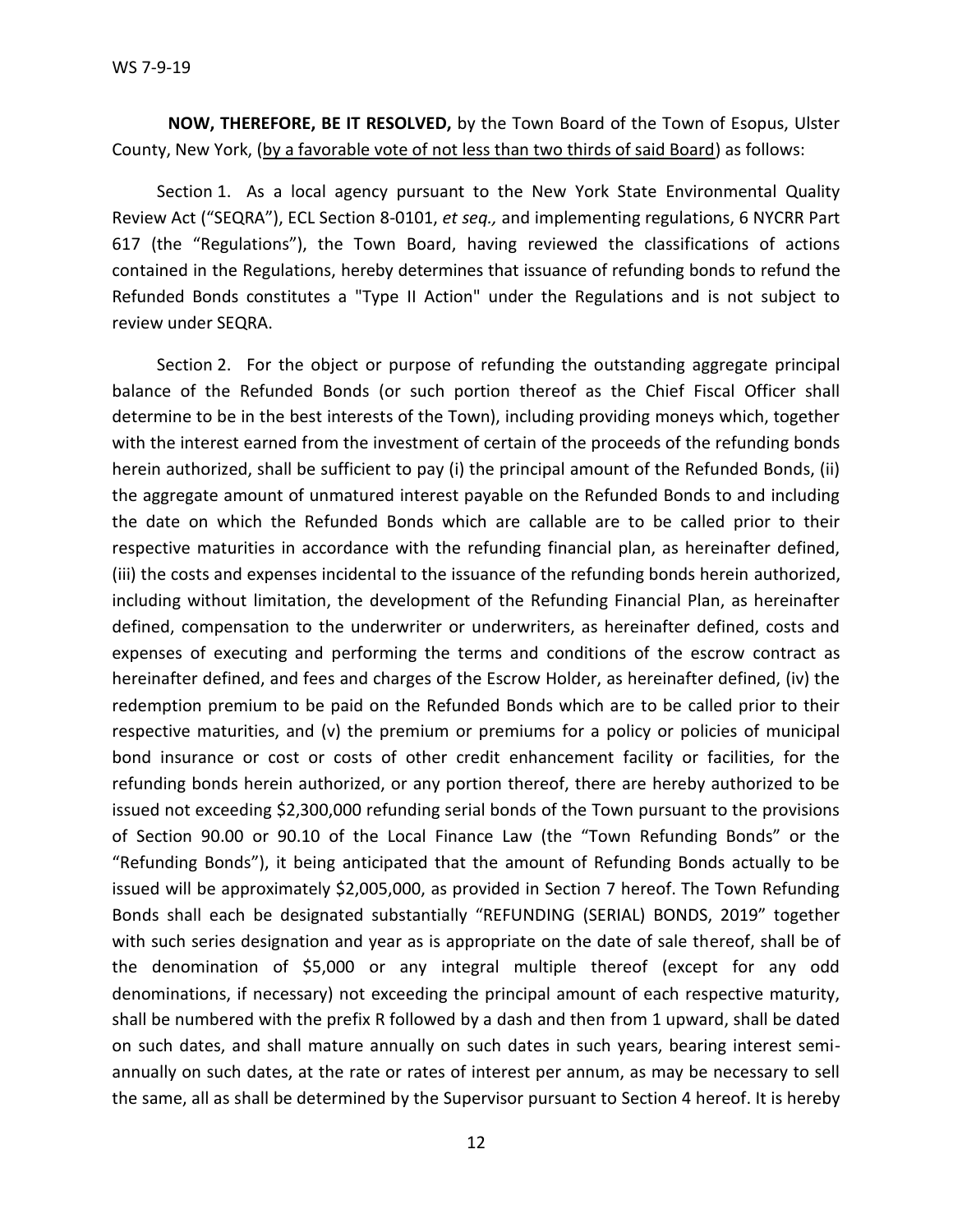further determined that (a) such Refunding Bonds may be issued in series, (b) such Refunding Bonds may be sold at private sale at a discount in the manner authorized by Section 90.00 or 90.10, as appropriate, of the Local Finance Law, and (c) such Refunding Bonds may be issued as a single consolidated issue. It is hereby further determined that such Refunding Bonds may be issued to refund all, or any portion of, the Refunded Bonds, subject to the limitation hereinafter described in Section 13 hereof relating to approval by the State Comptroller, if required.

Section 3. The Refunding Bonds may be subject to redemption prior to maturity upon such terms as the Supervisor shall prescribe, which terms shall be in compliance with the requirements of the Local Finance Law. If less than all of the Refunding Bonds of any maturity are to be redeemed, the particular refunding bonds of such maturity to be redeemed shall be selected by the Town by lot in any customary manner of selection as determined by the Supervisor. The Refunding Bonds shall be issued in registered form and shall not be registrable to bearer or convertible into bearer coupon form. In the event said Refunding Bonds are issued in non-certificated form, such bonds, when issued, shall be initially issued in registered form in denominations such that one bond shall be issued for each maturity of bonds and shall be registered in the name of Cede & Co., as nominee of The Depository Trust Company, Jersey City, New Jersey ("DTC"), which will act as securities depository for the bonds in accordance with the Book-Entry Only system of DTC. In the event that either DTC shall discontinue the Book-Entry-Only system or the Town shall terminate its participation in such Book-Entry-Only system, such bonds shall thereafter be issued in certificated form of the denomination of \$5,000 each or any integral multiple thereof (except for any odd denominations, if necessary) not exceeding the principal amount of each respective maturity. In the case of non-certificated Refunding Bonds, principal of and interest on the bonds shall be payable by check or draft mailed by the Fiscal Agent (as hereinafter defined) to The Depository Trust Company, Jersey City, New Jersey, or to its nominee, Cede & Co., while the bonds are registered in the name of Cede & Co. in accordance with such Book-Entry-Only System. Principal shall only be payable upon surrender of the bonds at the principal corporate trust office of such Fiscal Agent (or at the office of the Town Clerk as Fiscal Agent as hereinafter provided). In the event said Refunding Bonds are issued in certificated form, principal of and interest on the Refunding Bonds shall be payable by check or draft mailed by the Fiscal Agent (as hereinafter defined) to the registered owners of the Refunding Bonds as shown on the registration books of the Town maintained by the Fiscal Agent (as hereinafter defined), as of the close of business on the fifteenth day of the calendar month or first business day of the calendar month preceding each interest payment date as appropriate and as provided in a certificate of the Supervisor providing for the details of the Refunding Bonds. Principal shall only be payable upon surrender of bonds at the principal corporate trust office of a bank or trust company or banks or trust companies located or authorized to do business in the State of New York, as shall hereafter be designated by the Supervisor as fiscal agent of the Town for the Refunding Bonds (collectively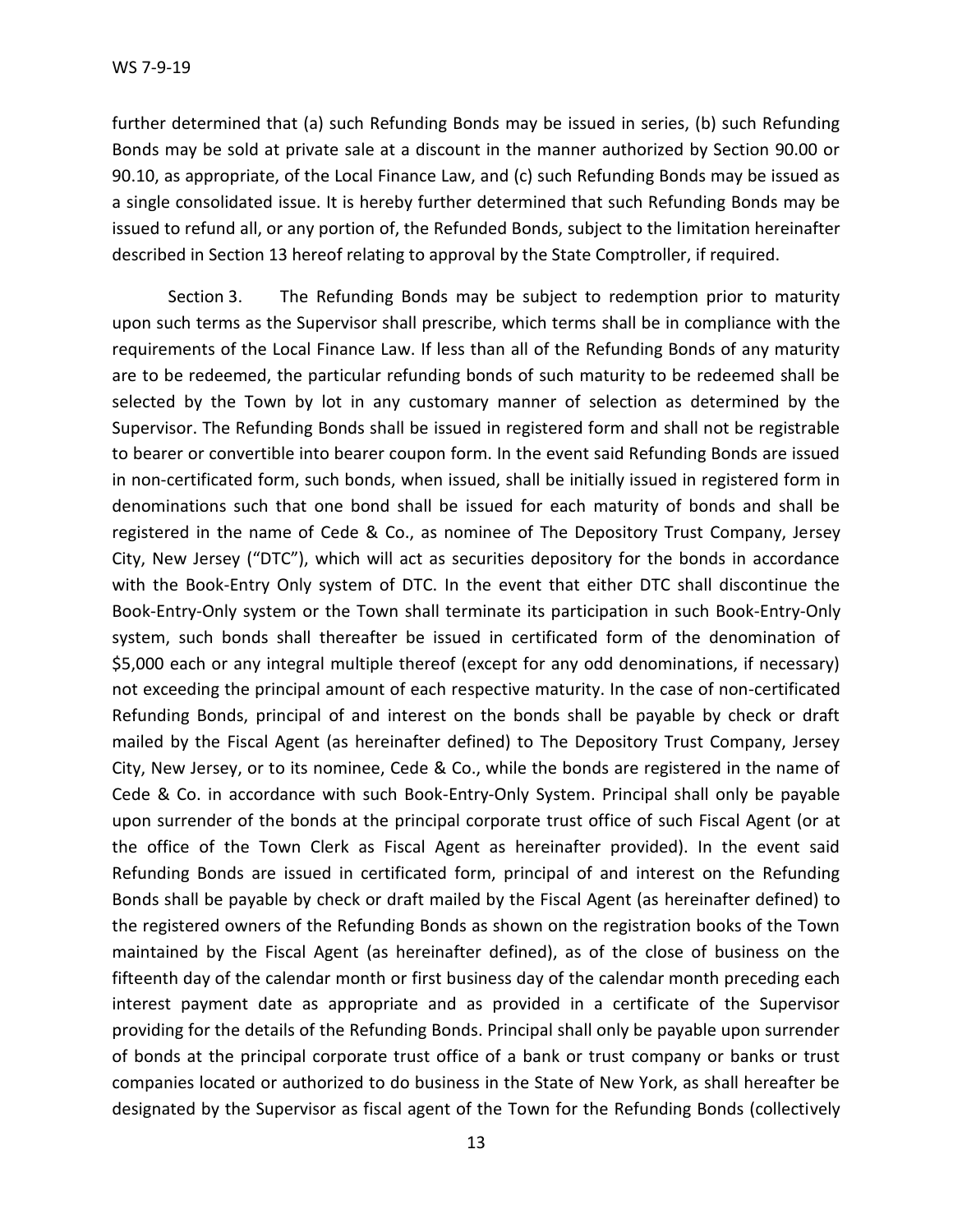WS 7-9-19

the "Fiscal Agent"). Refunding Bonds in certificated form may be transferred or exchanged at any time prior to maturity at the principal corporate trust office of the Fiscal Agent for bonds of the same maturity of any authorized denomination or denominations in the same aggregate principal amount. Principal and interest on the Refunding Bonds will be payable in lawful money of the United States of America. The Supervisor, as chief fiscal officer of the Town, is hereby authorized and directed to select the underwriter to purchase the Refunding Bonds and to enter into an agreement or agreements containing such terms and conditions as he shall deem proper with the Fiscal Agent, for the purpose of having such bank or trust company or banks or trust companies act, in connection with the Refunding Bonds, as the Fiscal Agent for said Town, to perform the services described in Section 70.00 of the Local Finance Law, and to execute such agreement or agreements on behalf of the Town, regardless of whether the Refunding Bonds are initially issued in certificated or non-certificated form; provided, however, that the Supervisor is also hereby authorized to name the Town Clerk as the Fiscal Agent in connection with the Refunding Bonds if said Refunding Bonds are issued in non-certificated form.

Section 4. The Supervisor is hereby further designated all powers of this Town Board with respect to agreements for credit enhancement, derived from and pursuant to Section 168.00 of the Local Finance Law, for said Refunding Bonds, including, but not limited to the determination of the provider of such credit enhancement facility or facilities and the terms and contents of any agreement or agreements related thereto.

Section 5. The Refunding Bonds shall be executed in the name of the Town by the manual or facsimile signature of the Supervisor, and a facsimile of its corporate seal shall be imprinted or impressed thereon. In the event of facsimile signature, the Refunding Bonds shall be authenticated by the manual signature of an authorized officer or employee of the Fiscal Agent. The Refunding Bonds shall contain the recital required by subdivision 4 of paragraph j of Section 90.10 of the Local Finance Law, if applicable, and the recital of validity clause provided for in Section 52.00 of the Local Finance Law and shall otherwise be in such form and contain such recitals, in addition to those required by Section 51.00 of the Local Finance Law, as the Supervisor shall determine. It is hereby determined that it is to the financial advantage of the Town not to impose and collect from registered owners of the Refunding Bonds any charges for mailing, shipping and insuring bonds transferred or exchanged by the Fiscal Agent, and, accordingly, pursuant to paragraph c of Section 70.00 of the Local Finance Law, no such charges shall be so collected by the Fiscal Agent.

Section 6. It is hereby determined that: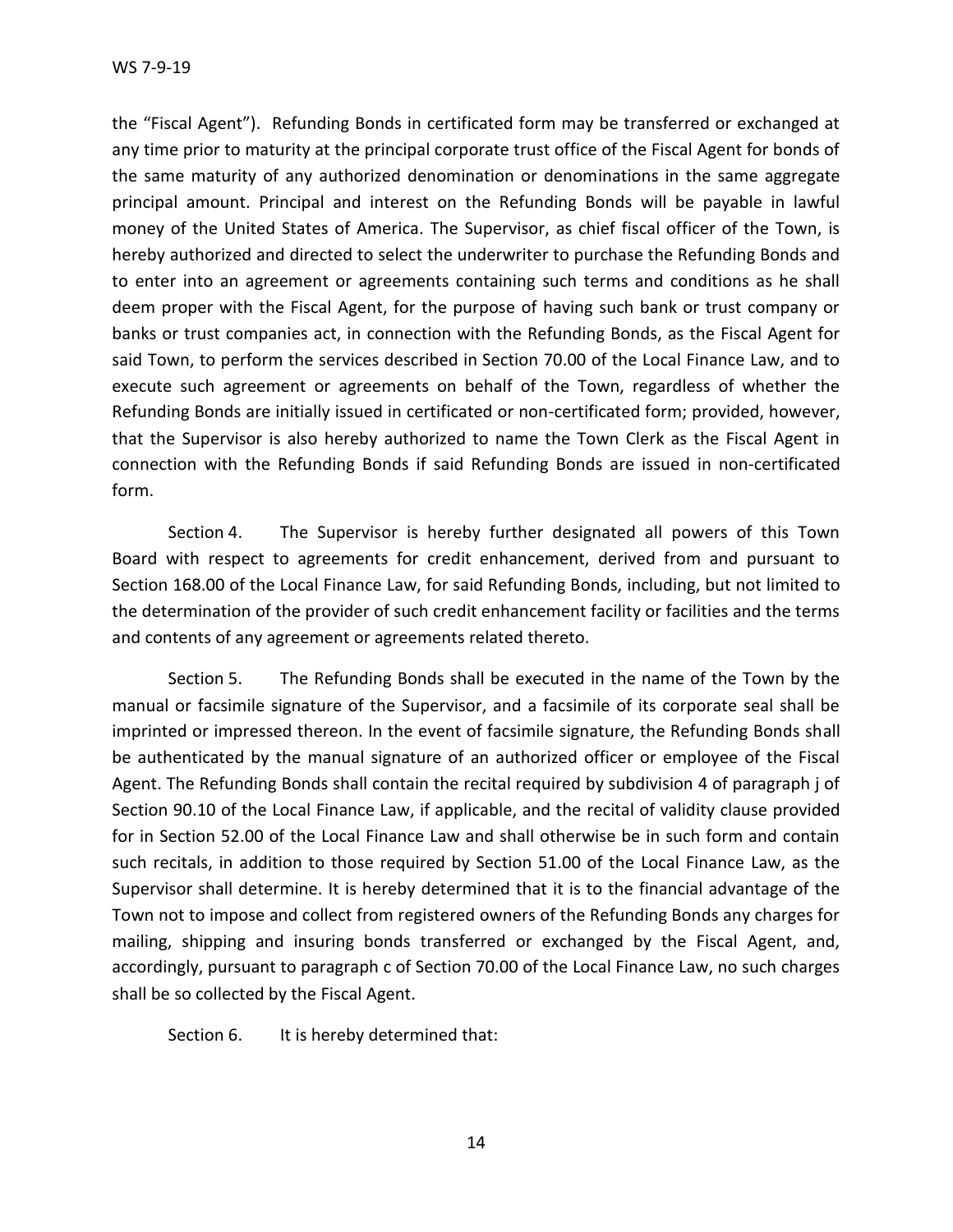(a) the maximum amount of the Refunding Bonds authorized to be issued pursuant to this Resolution does not exceed the limitation imposed by subdivision 1 of paragraph b of Section 90.10 of the Local Finance Law, if applicable;

(b) the maximum period of probable usefulness permitted by law at the time of the issuance of the Refunded Bonds, for each of the objects or purposes for which such respective Refunded Bonds were issued is as set forth in the bond determinations certificates relating thereto which are incorporated herein by reference;

(c) the last installment of the Refunding Bonds will mature not later than the expiration of the period of probable usefulness of each of the objects or purposes for which said/respective Refunded Bonds were issued in accordance with the provisions of subdivision 1 of paragraph c of Section 90.10 of the Local Finance Law;

(d) the estimated present value of the total debt service savings anticipated as a result of the issuance of the Refunding Bonds, if any, computed in accordance with the provisions of subdivision 2 of paragraph b of Section 90.10 of the Local Finance Law is as shown in the Refunding Financial Plan described in Section 7 hereof.

Section 7. The financial plan for the refunding authorized by this resolution (collectively, the "Refunding Financial Plan"), showing the sources and amounts of all moneys required to accomplish such refunding, the estimated present value of the total debt service savings and the basis for the computation of the aforesaid estimated present value of total debt service savings, are set forth in Exhibit A attached hereto and made a part of this Resolution. The Refunding Financial Plan has been prepared based upon the assumption that the Refunding Bonds will be issued in the principal amount of \$2,005,000, and that the Refunding Bonds will mature, be of such terms, and bear interest as set forth in Exhibit A attached hereto and made a part of this resolution. The Town Board recognizes that the amount of the Refunding Bonds, maturities, terms, and interest rate or rates borne by the Refunding Bonds to be issued by the Town will most probably be different from such assumptions and that the Refunding Financial Plan will also most probably be different from that attached hereto as Exhibit A. The Supervisor is hereby authorized and directed to determine the amount of the Refunding Bonds to be issued, the date or dates of such bonds and the date or dates of issue, maturities and terms thereof, the provisions relating to the redemption of Refunding Bonds prior to maturity, if any, whether the Refunding Bonds will be insured by a policy or policies of municipal bond insurance or otherwise enhanced by a credit enhancement facility or facilities, whether the Refunding Bonds shall be sold at a discount in the manner authorized by paragraph e of Section 57.00 of the Local Finance Law, and the rate or rates of interest to be borne thereby, whether the Refunding Bonds shall be issued with substantially level or declining annual debt service and all matters related thereto, and to prepare, or cause to be provided, a final Refunding Financial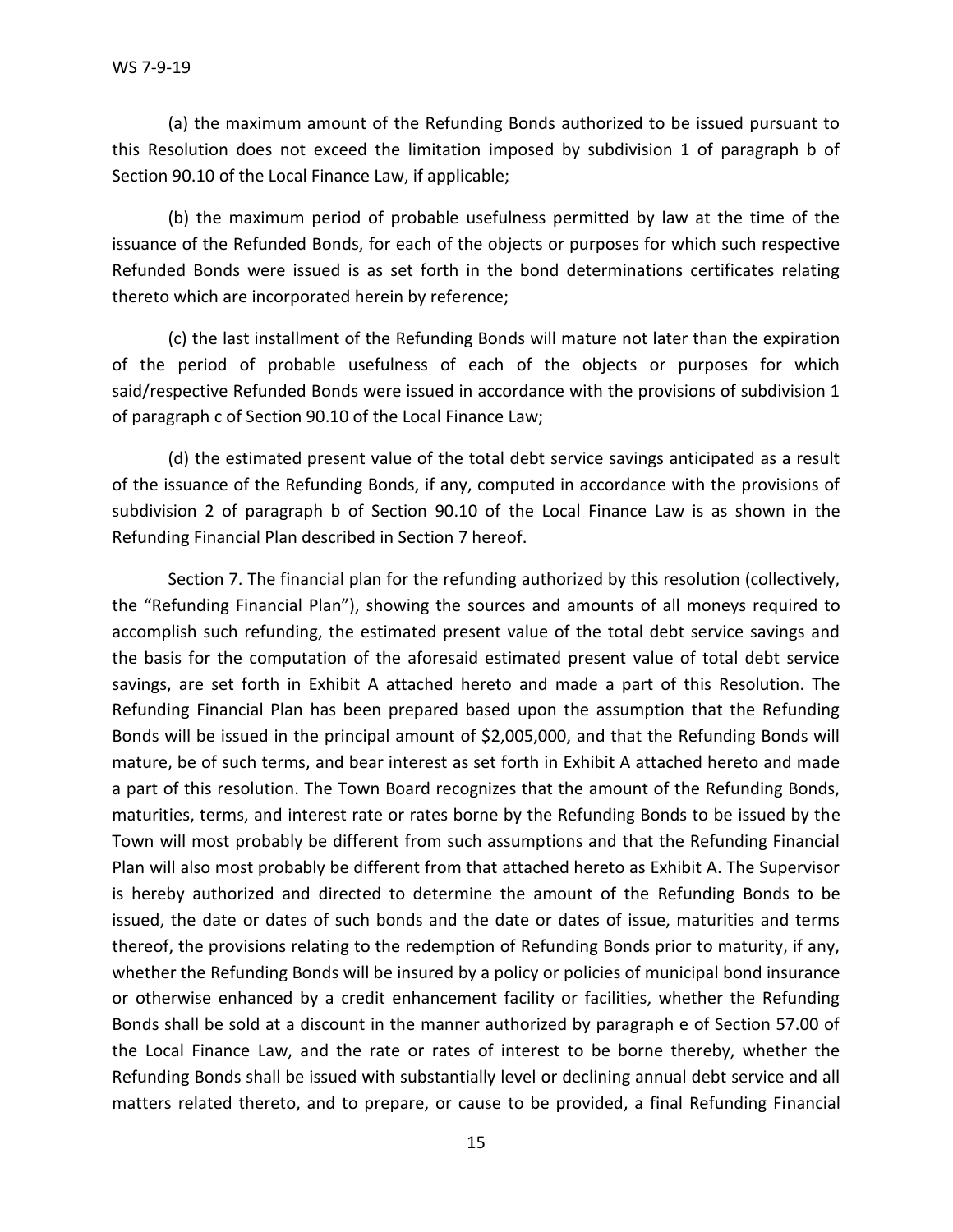Plan for the Refunding Bonds and all powers in connection therewith are hereby delegated to the Supervisor; provided, that the terms of the Refunding Bonds to be issued, including the rate or rates of interest borne thereby, shall comply with the requirements of Section 90.10 of the Local Finance Law, if applicable. The Supervisor shall file a copy of his certificate determining the details of the Refunding Bonds and the final Refunding Financial Plan with the Town Clerk not later than ten (10) days after the delivery of the Refunding Bonds, as herein provided.

Section 8. The Supervisor is hereby authorized to enter into an escrow contract (the "Escrow Contract") with a bank or trust company, located and authorized to do business in this State as said Supervisor shall designate (the "Escrow Holder") for the purpose of having the Escrow Holder act, in connection with the Refunding Bonds, as the escrow holder to perform the services described in Section 90.10 of the Local Finance Law, if applicable.

Section 9. The faith and credit of said Town of Esopus, Ulster County, New York, are hereby irrevocably pledged to the payment of the principal of and interest on the Refunding Bonds as the same respectively become due and payable. To the extent debt service on such bonds is not paid from other sources, there shall annually be levied on all the taxable real property in said Town a tax sufficient to pay the principal of and interest on such Refunding Bonds as the same become due and payable.

Section 10. To the extent required by law and if necessary to carry out the intent of the refunding financial plan, all of the proceeds from the sale of the Refunding Bonds, including the premium, if any, but excluding accrued interest thereon, shall immediately upon receipt thereof be placed in escrow with the Escrow Holder for the Refunded Bonds. Accrued interest, if any, on the Refunding Bonds shall be paid to the Town to be expended to pay interest on the Refunding Bonds on the first interest payment date thereof. Such proceeds as are deposited in the escrow deposit fund to be created and established pursuant to the Escrow Contract, whether in the form of cash or investments, or both, inclusive of any interest earned from the investment thereof, shall be irrevocably committed and pledged to the payment of the principal of and interest on the Refunded Bonds in accordance with Section 90.00 and 90.10 of the Local Finance Law, if applicable, and the holders, from time to time, of the Refunded Bonds shall have a lien upon such moneys held by the Escrow Holder. Such pledge and lien shall become valid and binding upon the issuance of the Refunding Bonds and the moneys and investments held by the Escrow Holder for the Refunded Bonds in the escrow deposit fund shall immediately be subject thereto without any further act. Such pledge and lien shall be valid and binding as against all parties having claims of any kind in tort, contract or otherwise against the Town irrespective of whether such parties have notice thereof.

Section 11. Notwithstanding any other provision of the Resolution, so long as any of the Refunding Bonds shall be outstanding, the Town shall not use, or permit the use of, any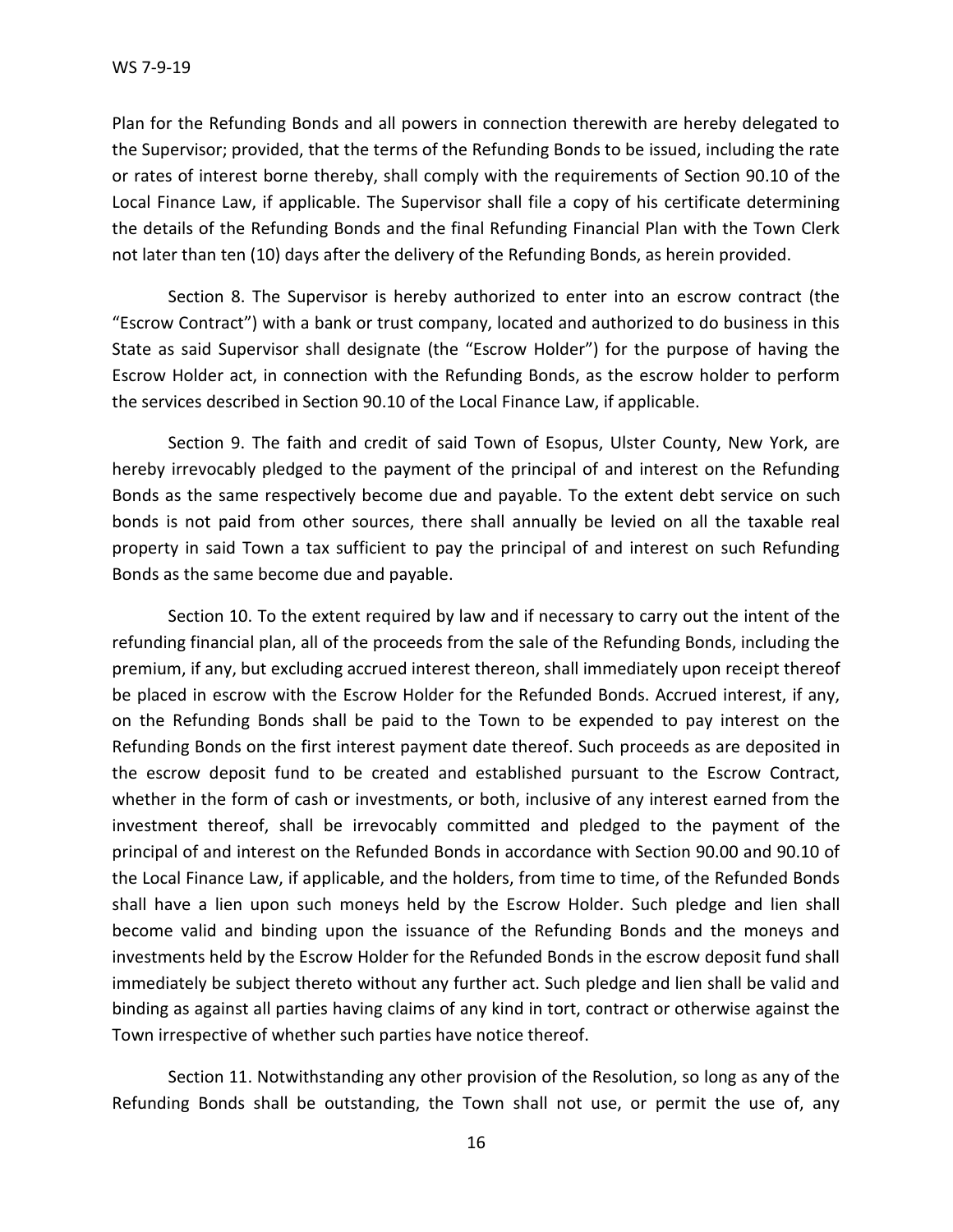proceeds from the sale of the Refunding Bonds in any manner which would cause the Refunding Bonds to be an "arbitrage bond" as defined in Section 148 of the Internal Revenue Code of 1986, as amended, and, to the extent applicable, the Regulations promulgated by the United States Treasury Department thereunder as then in effect.

Section 12. In accordance with the terms of the Refunded Bonds and the Bond Certificate relating thereto, as well as the provisions of Section 53.00 and of paragraph h of Section 90.10 of the Local Finance Law, if applicable, and subject only to the issuance of the Refunding Bonds as herein authorized, the Town hereby elects to call in and redeem each series of Refunded Bonds on their respective first optional redemption date. The sum to be paid therefore on such redemption date shall be the par value thereof plus the redemption premium, if any as provided in the Refunded Bonds Certificate, and the accrued interest to such redemption date. The Escrow Agent for the Refunding Bonds is hereby authorized and directed to cause notice of such call for redemption to be given in the name of the Town in the manner and within the times provided in the Refunded Bonds. Such notice of redemption shall be in substantially the form attached to the Escrow Contract. Upon the issuance of the Refunding Bonds, the election to call in and redeem the callable Refunded Bonds and the direction to the Escrow Agent to cause notice thereof to be given as provided in this paragraph shall become irrevocable, provided that this paragraph may be amended from time to time as may be necessary in order to comply with the publication requirements of paragraph a of Section 53.00 of the Local Finance Law, or any successor law thereto.

Section 13. The Refunding Bonds shall be sold at public competitive sale or at private sale to an investment bank to be selected by the Supervisor (the "Underwriter") for such purchase price as shall be determined by the Supervisor, plus accrued interest, if any, from the date of the Refunding Bonds to the date of delivery of and payment for the Refunding Bonds. Subject to the approval of the terms and conditions of such private sale by the State Comptroller as required by subdivision 2 of paragraph f of Section 90.10 of the Local Finance Law (if applicable), the Supervisor, is hereby authorized to execute and deliver a purchase contract, or similar agreement, for the Refunding Bonds in the name and on behalf of the Town providing the terms and conditions for the sale and delivery of the Refunding Bonds to the Underwriter.

Section 14. The Supervisor and all other officers, employees and agents of the Town are hereby authorized and directed for and on behalf of the Town to execute and deliver all certificates and other documents, perform all acts and do all things required or contemplated to be executed, performed or done by this resolution or any document or agreement approved hereby.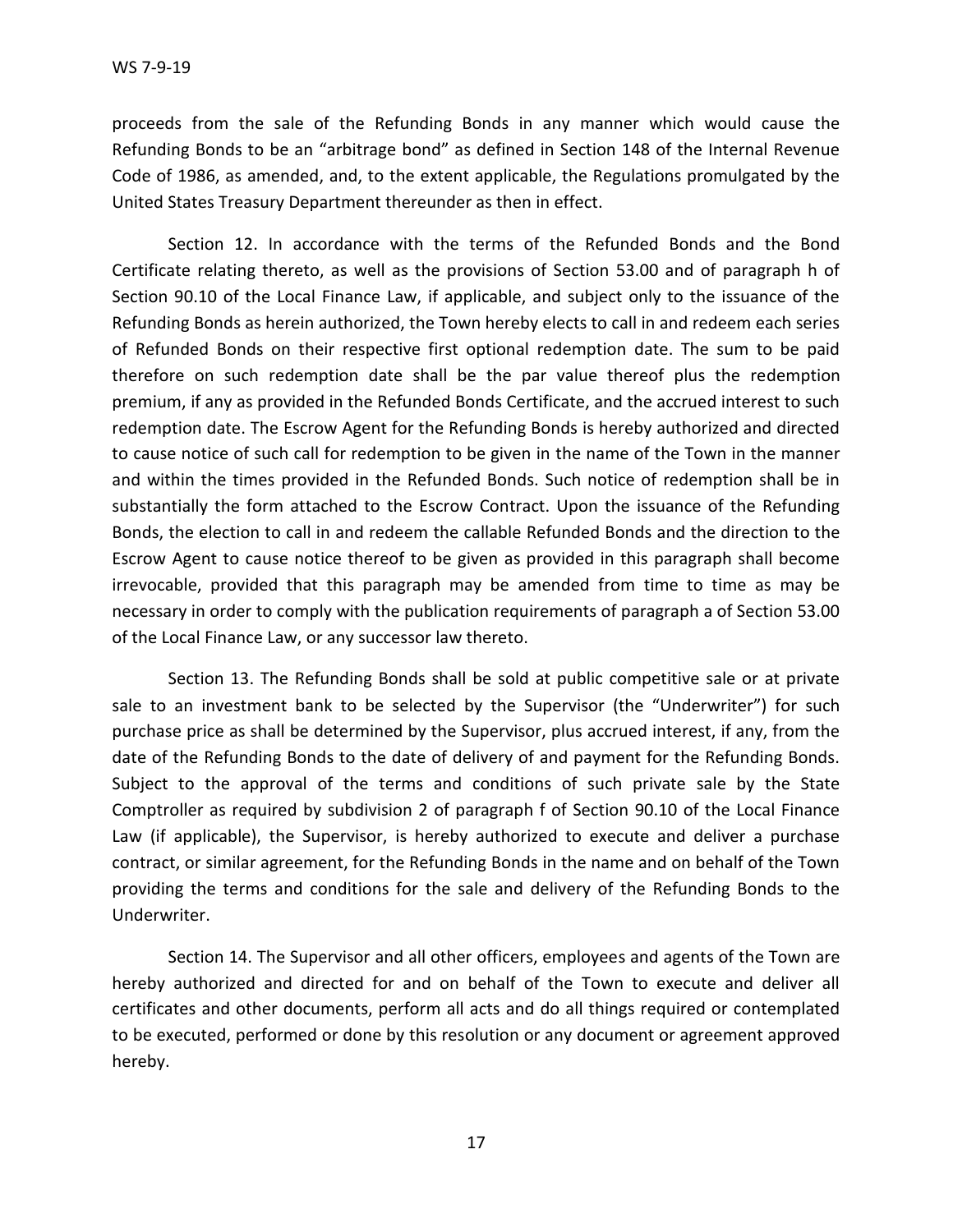Section 15. All other matters pertaining to the terms and issuance of the Refunding Bonds shall be determined by the Supervisor and all powers in connection thereof are hereby delegated to the Supervisor.

Section 16. The validity of the Refunding Bonds may be contested only if:

- (1) Such obligations are authorized for an object or purpose for which said Town is not authorized to expend money, or
- (2) The provisions of law which should be complied with at the date of publication of this resolution are not substantially complied with, and an action, suit or proceeding contesting such validity is commenced within twenty days after the date of such publication, or
- (3) Such obligations are authorized in violation of the provisions of the Constitution.

Section 17. A summary of this resolution, which takes effect immediately, shall be published in the official newspapers of said Town, together with a notice of the Town Clerk in substantially the form provided in Section 81.00 of the Local Finance Law.

Section 18. The law firm of Trespasz & Marquardt, LLP is appointed bond counsel for the Refunding Bonds.

| <b>OFFERED BY:</b>  | <b>Councilperson Jared Guess</b>      |               |  |
|---------------------|---------------------------------------|---------------|--|
| <b>SECONDED BY:</b> | <b>Councilperson Chris Farrell</b>    |               |  |
|                     | <b>Councilperson Gloria Van Vliet</b> | <b>AYE</b>    |  |
|                     | <b>Councilperson Jared Geuss</b>      | <b>AYE</b>    |  |
|                     | <b>Councilperson Kathie Quick</b>     | <b>AYE</b>    |  |
|                     | <b>Councilperson Chris Farrell</b>    | <b>AYE</b>    |  |
|                     | <b>Supervisor Shannon Harris</b>      | <b>ABSENT</b> |  |
|                     |                                       |               |  |

#### **ALL TOWN BOARD MEMBERS PRESENT VOTED IN FAVOR. MOTION CARRIED.**

\* Estoppel notice will run in the Daily Freeman

\*\*Roosevelt & Cross won the RFP for underwriting the refinance, approved at 6-18-19 meeting The Town Board was given a choice of an 8 or 10 year option. Brian Pickard made the recommendation of the 10 year option and the Board was in agreement.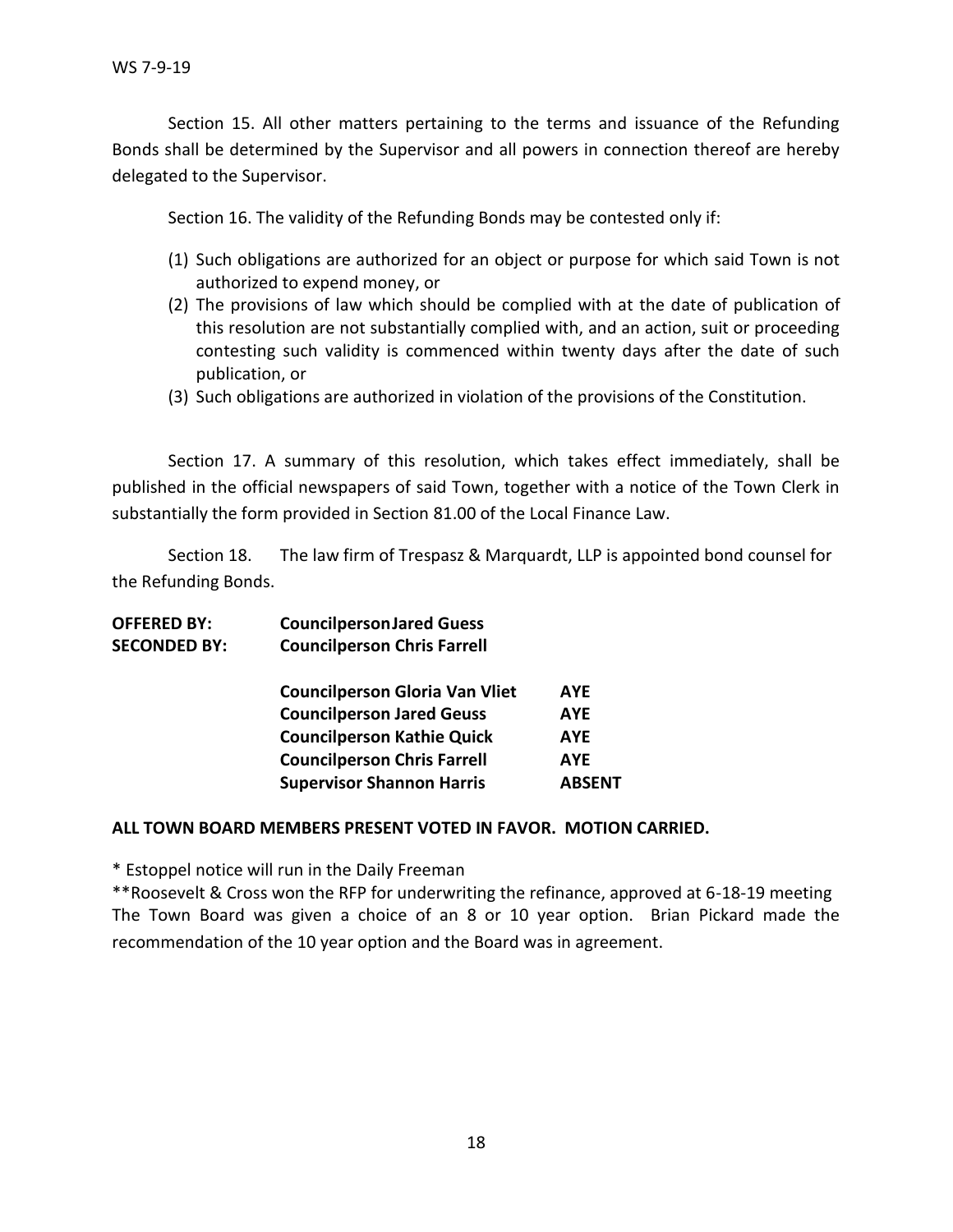## **TRANSFER STATION**

New procedures are in place at the RRA and all TV's have to be wrapped, boxed and placed on pallets prior to Dan Vedder taking them to the RRA. This is taking additional man power and bucket forks are needed to lift the pallets.

# **A MOTION WAS MADE BY COUNCILPERSON GLORIA VAN VLIET TO APPROVE PURCHASE OF THE BUCKET FORKS IN THE AMOUNT OF \$300. A MOTION WAS SECONDED BY COUNCILPERSON KATHIE QUICK ALL MEMBERS PRESENT WERE IN FAVOR. MOTION CARRIED.**

**\*\*** Price adjustments at Transfer Station for Electronics and bulk rate will be voted on at the next Town Board meeting 7/23/19.

## **SSI**

**A MOTION WAS MADE BY COUNCILPERSON JARED GEUSS TO APPROVE SUPPRESSION SYSTEMS, INC (SSI) INVOICE FOR ANNUAL FIRE INSPECTION PREVENTATIVE MAINTENANCE INSPECTION FOR \$860. (1 OF 2 PAYMENTS). THE MOTION WAS SECONDED BY COUNCILPERSON CHRIS FARRELL. ALL MEMBERS PRESENT WERE IN FAVOR. MOTION CARRIED.** 

## **COURT CLERK CONFERENCE – MARIANNE WELLS**

**A MOTION WAS MADE BY COUNCILPERSON JARED GEUSS TO APPROVE MARIANNE WELLS TO ATTEND THE NYS COURT ASSOCIATION OF MAGISTRATES CONFERENCE SEPTEMBER 29TH – OCTOBER 2ND IN SYRACUSE, NY THE MOTION WAS SECONDED BY COUNCILPERSON KATHIE QUICK. ALL MEMBERS PRESENT WERE IN FAVOR. MOTION CARRIED.** 

## **JUDGE GRIECO – RETIREMENT**

**A MOTION WAS MADE BY COUNCILPERSON JARED GEUSS TO APPROVE THE REQUEST OF JUDGE GRIECO TO AMEND HIS RETIREMENT DATE FROM JULY 12, 2019 TO AUGUST 7, 2019. THE MOTION WAS SECONDED BY COUNCILPERSON KATHIE QUICK. ALL MEMBERS PRESENT WERE IN FAVOR. MOTION CARRIED.** 

#### **FILMING IN ESOPUS**

The Board had a discussion regarding filming in Esopus. Recently a HBO series filmed on the Wurtz St. Bridge which caused town residents to be inconvenienced with road closures. The road closures that had been approved and should have had minor impact to the residents in the area were changed at the request of the police and set another road closure at the Millbrook Bridge. Residents from the Hills and Rondout Harbor complexes were being rerouted via Salem Road. The agreement was all local residents would have access to and from the Connelly Rd. entrance with the exception of a "Hard Close" in which the scene was being taped. Esopus is